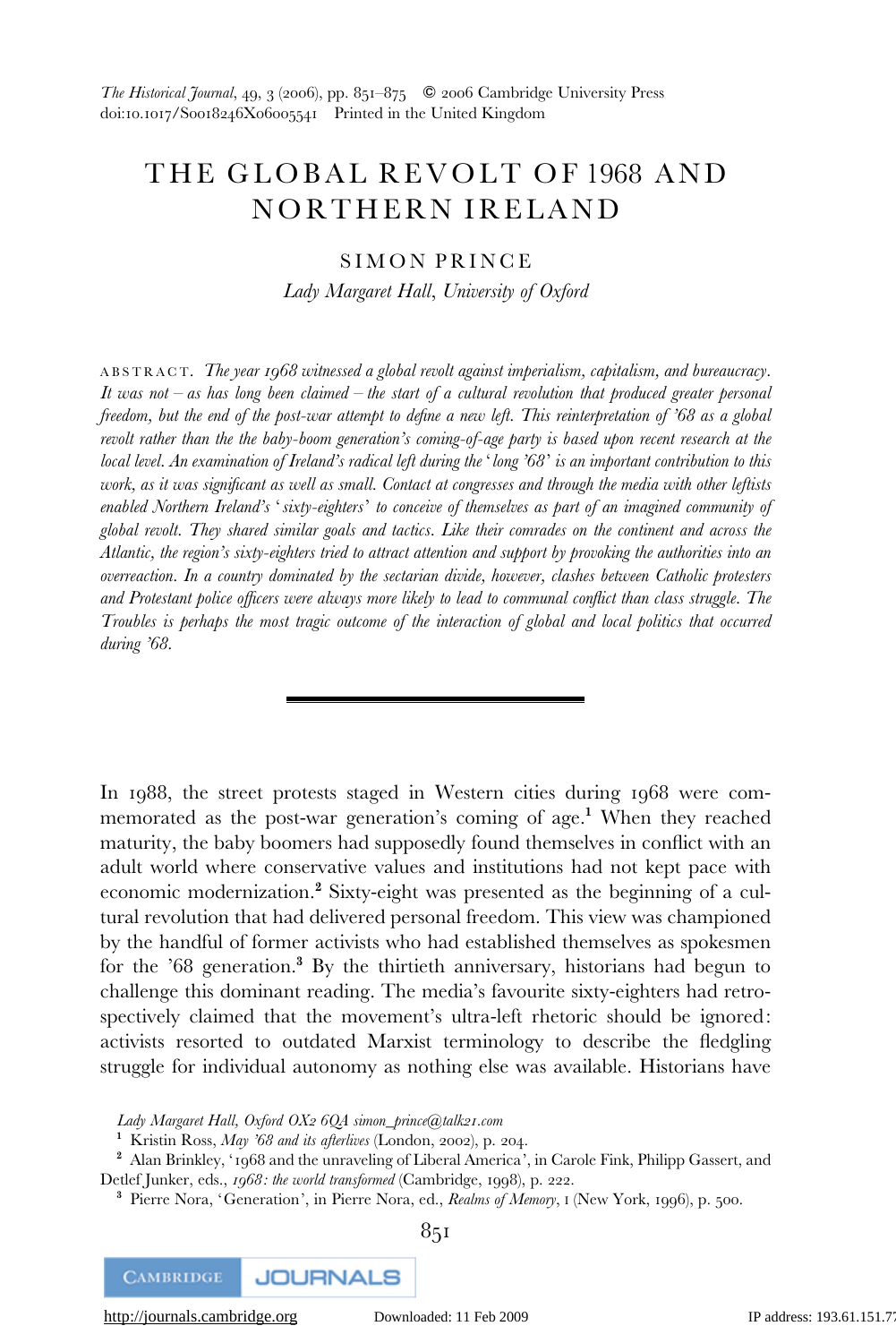preferred to research the political language of '68 for themselves rather than rely upon the self-appointed translators.<sup>4</sup> As the fortieth anniversary nears, this approach has led to what is becoming the new consensus on '68. Examining speeches, pamphlets, and news-sheets written in the late 1960s, it becomes obvious that political change mattered more than experimenting with new lifestyles. Sixty-eighters were not turning away from politics in the pursuit of pleasure: isolated individuals found happiness in collective action. They believed that they were part of a global struggle to emancipate, not the individual from outdated ways of living, but humanity from imperialism, capitalism, and bureaucracy. Instead of a fleeting festival of liberation, '68 emerges as the culmination of the post-war revision of Marxism and socialism as a whole.

The experience of Ireland's radical left lends itself well to a case study of this 'long '68'. Although it encompassed groups based in the emigrant community in Britain as well as the island's two partitioned states, Ireland's radical left was significantly smaller than its counterparts in France, West Germany, Italy, and the United States. Tracing the development of Ireland's would-be revolutionaries from the middle of the 1950s till the end of the 1960s is therefore more manageable than that of their continental and American comrades. It also requires covering ground that has been neglected by previous studies of Northern Ireland on the eve of the Troubles. The intensity of this conflict has encouraged the assumption that communal violence was inevitable. The creation of a Protestantdominated state with a sizeable Catholic minority in the years following the First World War did not solve the Irish question so much as rephrase the problem. According to the official story, when the first generation of Catholics to benefit from the education reforms of the mid-1940s came of age in the late 1960s, the minority population started to protest in the streets against the injustices of the Protestant supremacist state.<sup>5</sup> Northern Ireland had a civil rights generation, not a '68 generation. Indeed, Roy Foster's history of modern Ireland warns against making 'analogies with student movements' of the late 1960s. The 'absence of a distinct youth culture in Ulster society' has led Foster and others to conclude that Northern Ireland was not part of the international festival of liberation and therefore not part of '68.<sup>6</sup>

However, the principal organizer of the march that sparked the Troubles, Eamonn McCann, has always maintained that 'we were part of that'.<sup>7</sup> Writing in 1998, he recalled that the motto of '68 was 'One world, One struggle'. The opening months of the Troubles were linked to 'the black struggle in the US, the workers' fight in France, the resistance of the Vietnamese, [and] the

- <sup>5</sup> See, for instance, Thomas Hennessey, A history of Northern Ireland, 1920–1996 (London, 1997), p. 127.
- <sup>6</sup> Roy Foster, Modern Ireland, 1600–1972 (London, 1988), p. 587.
- <sup>7</sup> Margot Gayle Backus, '''Not quite Philadelphia, is it ?'': an interview with Eamonn McCann', *Éire-Ireland*, 36 (2001), pp. 178–191, at pp. 185 and 186.

<sup>4</sup> Carole Fink, Philipp Gassert and Detlef Junker, ' Introduction', in Fink, Gassert, and Junker, eds., 1968, pp. 1 and 2.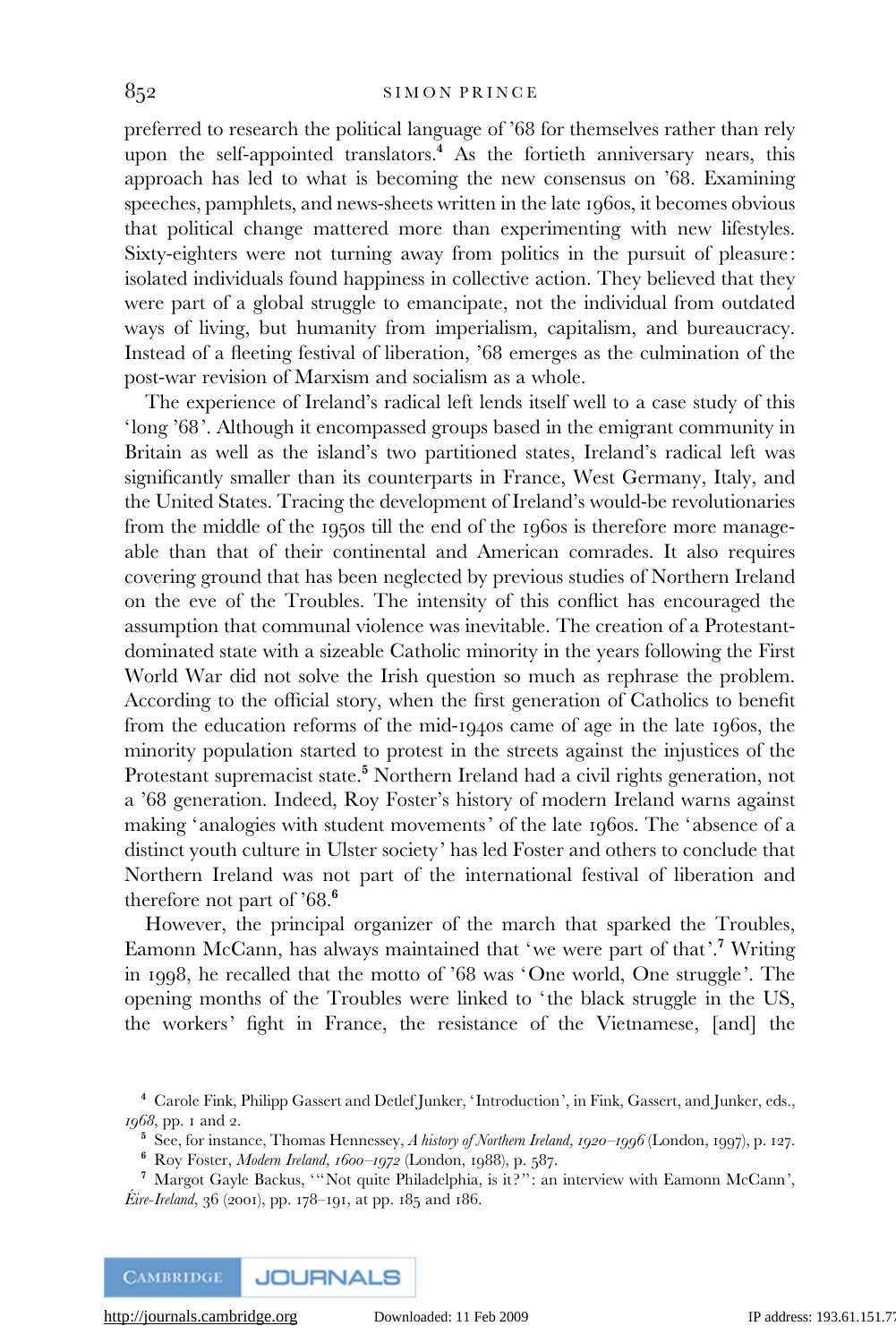uprising against Stalinism in Czechoslovakia'.<sup>8</sup> Unlike the proponents of the cultural revolution thesis, the middle-aged McCann repeats rather than reinterprets his younger self's calls for a global revolt against imperialism, capitalism, and bureaucracy. In the late 1960s, McCann's newspaper, the Irish Militant, supported Vietnam's guerrilla fighters, advocated 'Workers' Power', and condemned Soviet Communism's bureaucratic socialism.<sup>9</sup> Nevertheless, while McCann has remained loyal to the aims of '68, he almost immediately abandoned its tactics. As early as April 1969, McCann was conceding that the short cut to socialism had failed.<sup>10</sup> Like their comrades on the continent and across the Atlantic, Northern Ireland's leftists had attempted to expose the state's hidden brutality, escape isolation, and stimulate a movement by adopting a strategy of provoking an overreaction from the authorities. This was a decision that owed as much to desperation as to inexperience. Although one of the American New Left's founding statements opened with the subheading 'Agenda for a Generation', a few lines later came the admission 'we are a minority'.<sup>11</sup> Even after growing rapidly throughout the decade, only around 1 per cent of American college students were activists in the spring of  $1968$ <sup>12</sup> As one West German radical observed, 'Without provocation we wouldn't be noticed at all.'<sup>13</sup> An escalating cycle of provocation and police repression did succeed in bringing tens of thousands of people on to the streets in Northern Ireland and other Western countries. However, the leftist assumption that 'Street fighting leads to political struggle' proved to be flawed.<sup>14</sup> In Northern Ireland, the struggle that the sixty-eighters provoked was between communities rather than classes. As McCann told the New Left Review, 'The consciousness of the people who are fighting in the streets at the moment is sectarian and bigoted.'<sup>15</sup>

Northern Ireland was not exceptional in finding historic divisions asserting themselves at the close of the 'long '68'. In the United States, for instance, the malignant heritage of slavery can be detected in the ghetto riots and the 'white backlash'.<sup>16</sup> What was different about Northern Ireland was the extent and duration of the violence: '68 marked the beginning of decades of virtual civil

<sup>10</sup> Anthony Barnett, 'People's Democracy: a discussion on strategy', New Left Review, May-June 1969, pp. 3–19, at p. 5.

<sup>11</sup> The Port Huron Statement, in James Miller, *Democracy is in the streets: from Port Huron to the siege of* Chicago (New York, 1987), pp. 329 and 330.

<sup>12</sup> Seymour Martin Lipset, 'Introduction: students and politics in comparative perspective', in Seymour Martin Lipset and Philip G. Altbach, eds., Students in revolt (Boston, 1969), p. xvii.

 $13$  David Caute, Sixty-eight: the year of the barricades (London, 1988), p. 78.

<sup>14</sup> 'Daniel Cohn-Bendit and Jean Pierre Duteuil', in Hervé Bourges, ed., *The student revolt: the activists speak* (London, 1968), p. 69.  $15$  Barnett, 'People's Democracy', p. 5.

<sup>16</sup> Manfred Berg, ' 1968: A turning point in American race relations?', in Fink, Gassert, and Junker, eds., 1968, pp. 399 and 400.

<sup>8</sup> Eamonn McCann, 'Preface', in Eamonn McCann, McCann: War & Peace in Northern Ireland (Dublin, 1998), p. 4. 9 Irish Militant, Oct. 1967.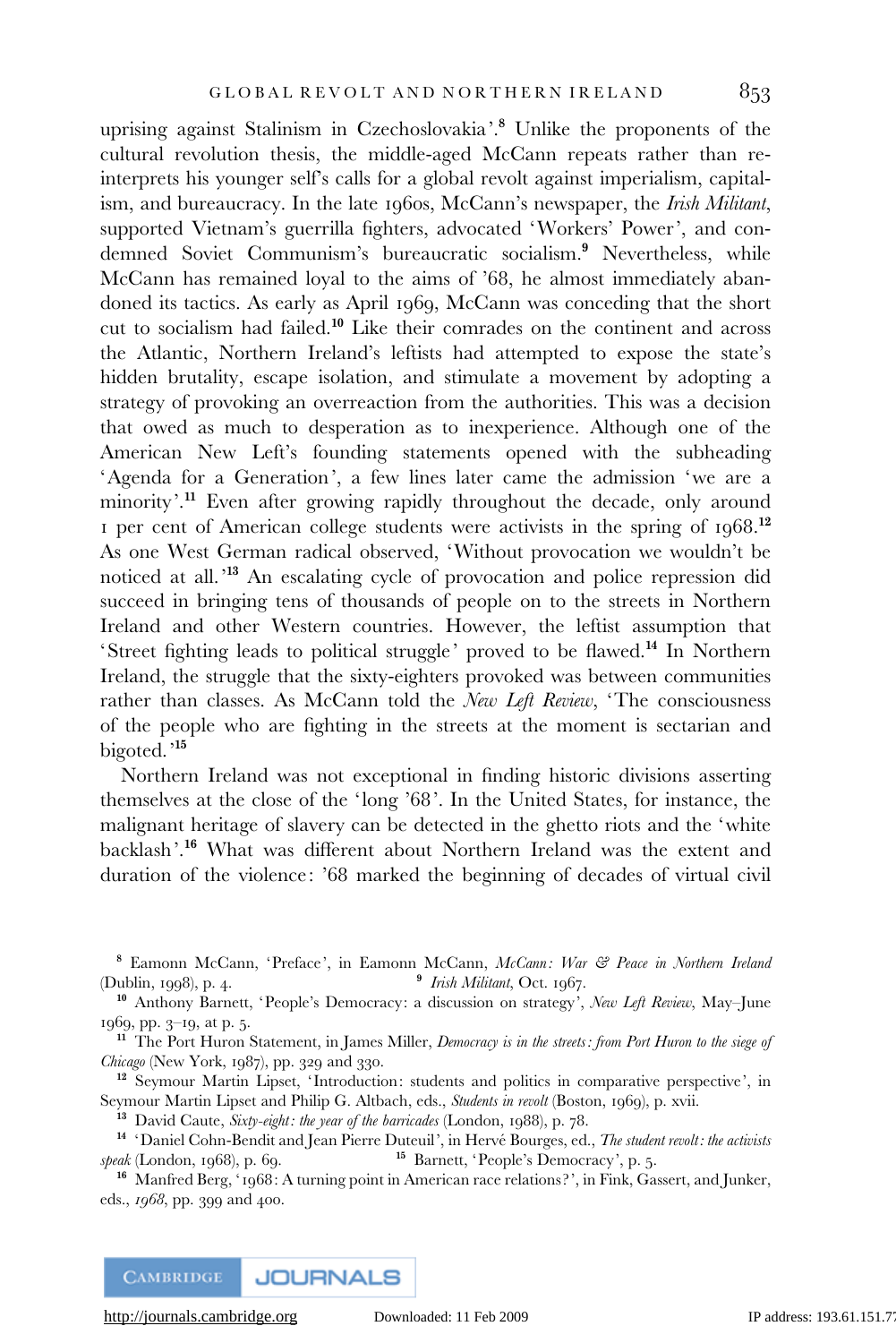war. As in other Western countries, the vast majority of the Northern Irish public wanted order to return.<sup>17</sup> But the communal divide ensured that the centre could not hold. The option of restoring order by force was also unavailable to the Northern Irish authorities. Although French President Charles de Gaulle had to make concessions to his generals to secure their support, the army was constitutionally his to command.<sup>18</sup> Political control of the military units based in Northern Ireland rested in London, not Belfast. During the early stages of the crisis, the British government's main priority was to avoid any military involvement.<sup>19</sup> When the army finally was called upon to replace the overstretched police force in August 1969, the arrival of soldiers in Belfast and Derry was seen as a defeat for the Northern Irish government.<sup>20</sup> Anyway, the chance of securing a quick end to the crisis had already passed. While the Provisional Irish Republican Army (IRA) officially came into being at the end of 1969, the revival of militant Republicanism had begun at the start of the year.<sup>21</sup> Terrorist attacks also occurred in West Germany and Italy in the years after 1968, but fascism had discredited the concept of armed struggle in these countries.<sup>22</sup> The Provisionals were able to draw upon a tradition that stretched back to the nineteenth century. Republican violence and its loyalist counterpart – based upon a similar history of armed resistance – undermined every attempt to achieve an agreement. Leftists living in the affluent West of the 1960s seized upon Che Guevara's argument that a revolution could be made even without a revolutionary situation.<sup>23</sup> When Northern Ireland's sixty-eighters tried to make a socialist revolution, they not only found that conditions were vital but that everything was in place for a communal conflagration.

This article traces the course of the long '68 – with the experience of Ireland's radical left providing the constant thread. Section I covers the background to '68: the survival of authoritarianism into the post-war era and the attempt to define a new left. Section II describes how American student groups pioneered the forms of protest that characterized '68. Section III looks at the influence of the transnational campaigns against nuclear weapons and the Vietnam War. Section IV examines the personal and imagined connections that existed between sixtyeighters. Section V details how provocation enabled small bands of leftists to trigger the creation of mass movements.

<sup>17</sup> Belfast Telegraph, 16 Dec. 1968.

<sup>18</sup> Keith A. Reader and Khursheed Wadia, *The May 1968 events in France: reproductions and interpret*ations (New York, 1995), p. 16.

<sup>19</sup> Military aid to the civil authority in Northern Ireland, 13 Dec. 1968, London, National Archives, PREM/13/2841. <sup>20</sup> Eamonn McCann, *War and an Irish town* (London, 1993 edn), p. 117.

<sup>21</sup> Henry Patterson, *Ireland since 1939* (Oxford, 2002), pp. 211 and 218.

<sup>22</sup> Konrad H. Jarausch, ' 1968 and 1989: caesuras, comparisons and connections', in Fink, Gassert, and Junker, eds., 1968, p. 472.

<sup>23</sup> Che Guevara, 'Guerrilla warfare: a method', in Jay Mallin, ed., *Che Guevara on revolution* (Coral Gables, 1969), p. 89.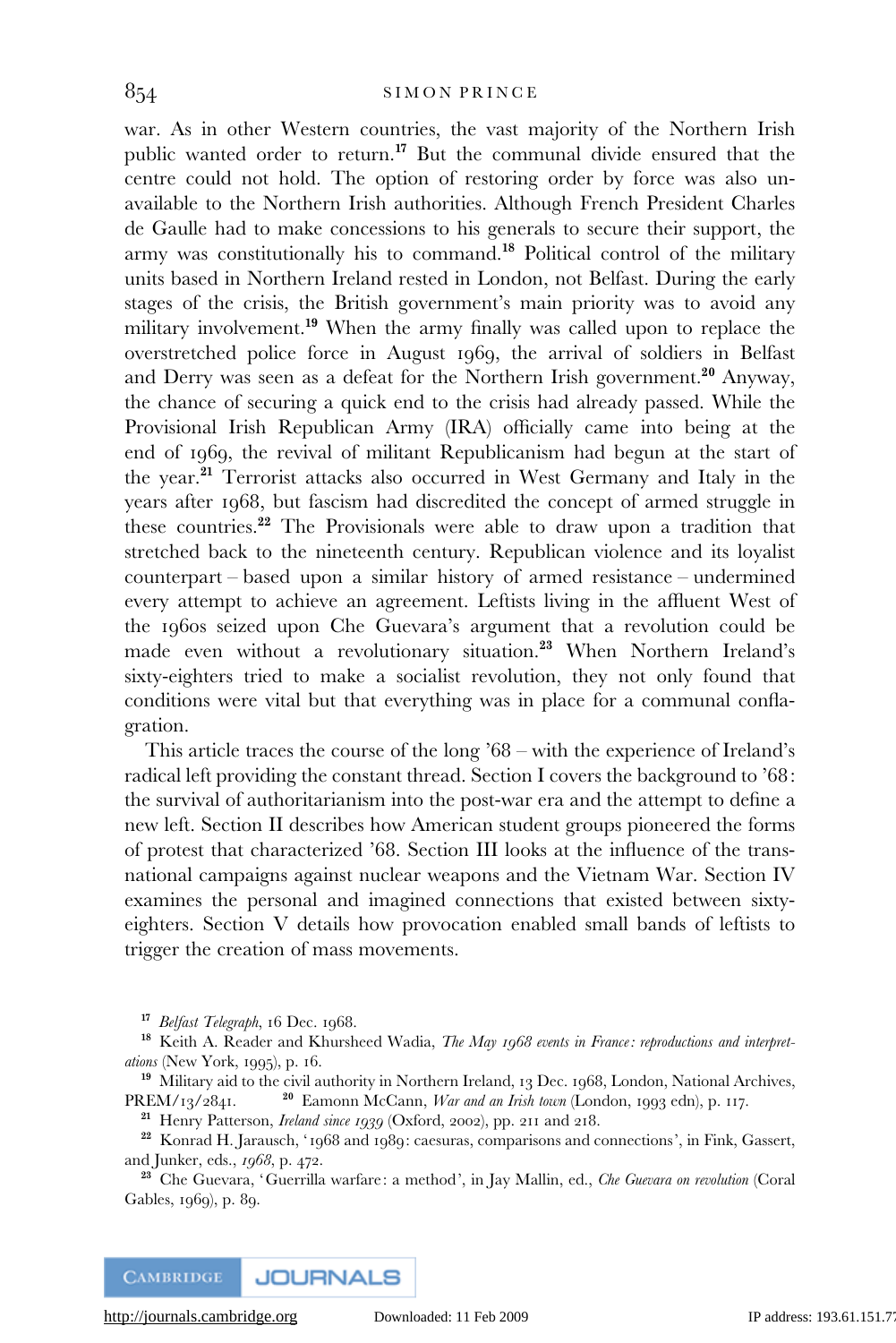I

The 'Protestant state' that had grown up in Northern Ireland between partition and 1939 survived largely intact into the post-war era.<sup>24</sup> Some concessions were made in recognition of the greater international scrutiny that now existed. As the ruling Unionist party explained to its supporters in February 1951, the 'Convention on Human Rights compelled us to be fair'.<sup>25</sup> For the most extreme Protestants, however, the allocation of homes by the region's housing trust on a non-sectarian basis and increases in the state subsidy given to Catholic schools were evidence of appeasement rather than fairness. Anxious not to lose their support, the devolved government abandoned the attempt to pursue a more liberal line. Legislation was passed in 1954 that required the police to protect the display of the Union flag and authorized the removal of the Irish tricolour when flourishing it threatened a breach of the peace.<sup>26</sup>

Although the Flags and Emblems Act has often been cited as evidence that Northern Ireland was a police state, a virtually identical law had been added to the West German penal code a few years earlier.<sup>27</sup> Indeed, the Federal Republic shared many of Northern Ireland's supposedly undemocratic features. The Christian Democrats remained in sole power in Bonn from the creation of West Germany until 1966, while the Unionist party's political hegemony lasted from partition until 1972.<sup>28</sup> Such 'dominant party systems' were sufficiently common in Western Europe for French sociologist Raymond Aron to lecture on the phenomenon. 'It is not a one-party system', he explained. 'Opposition parties exist, and intellectual and personal freedoms are respected. But one party has an overwhelming majority, and … no-one can see any possibility of [it] being replaced in power.'<sup>29</sup> In France, the Communist party – which was supported by one quarter of the electorate – was actively excluded from even a share of power. This was not surprising given that the Communists were committed to revolutionary change, albeit after taking control through the ballot box rather than insurrection.<sup>30</sup> Moreover, as the Socialist leader Léon Blum highlighted, the Communists were a 'foreign nationalist party' – their ultimate allegiance lay with the Soviet Union, not France.<sup>31</sup> Northern Ireland's Catholic parties occupied a comparable position: effectively barred from power, supported by

<sup>24</sup> Ross, May '68, p. 8.

<sup>25</sup> Henry Patterson, 'Party versus order', Contemporary British History, 13 (1999), pp. 105-29, at p. 113.

<sup>26</sup> Patterson, Ireland, pp. 121–5.

<sup>27</sup> Michael Farrell, Arming the Protestants (London, 1983), pp. 268 and 269; A. D. Moses, 'The state and the student movement in West Germany, 1967–1977', in Gerard J. DeGroot, ed., Student protest: the sixties and after (London, 1998), p. 141.

<sup>28</sup> Stuart J. Hilwig, 'The revolt against the establishment: students versus the press in West Germany and Italy', in Fink, Gassert, and Junker, eds., 1968, p. 323.

<sup>29</sup> Raymond Aron, *The elusive revolution: anatomy of a student revolt* (New York, 1969), p. 117.

<sup>30</sup> Sunil Khilnani, Arguing revolution: the intellectual left in postwar France (London, 1993), pp. 17 and 24.

<sup>31</sup> Tony Judt, The burden of responsibility: Blum, Camus, Aron, and the French twentieth century (Chicago, 1998), p. 23.

**JOURNALS CAMBRIDGE**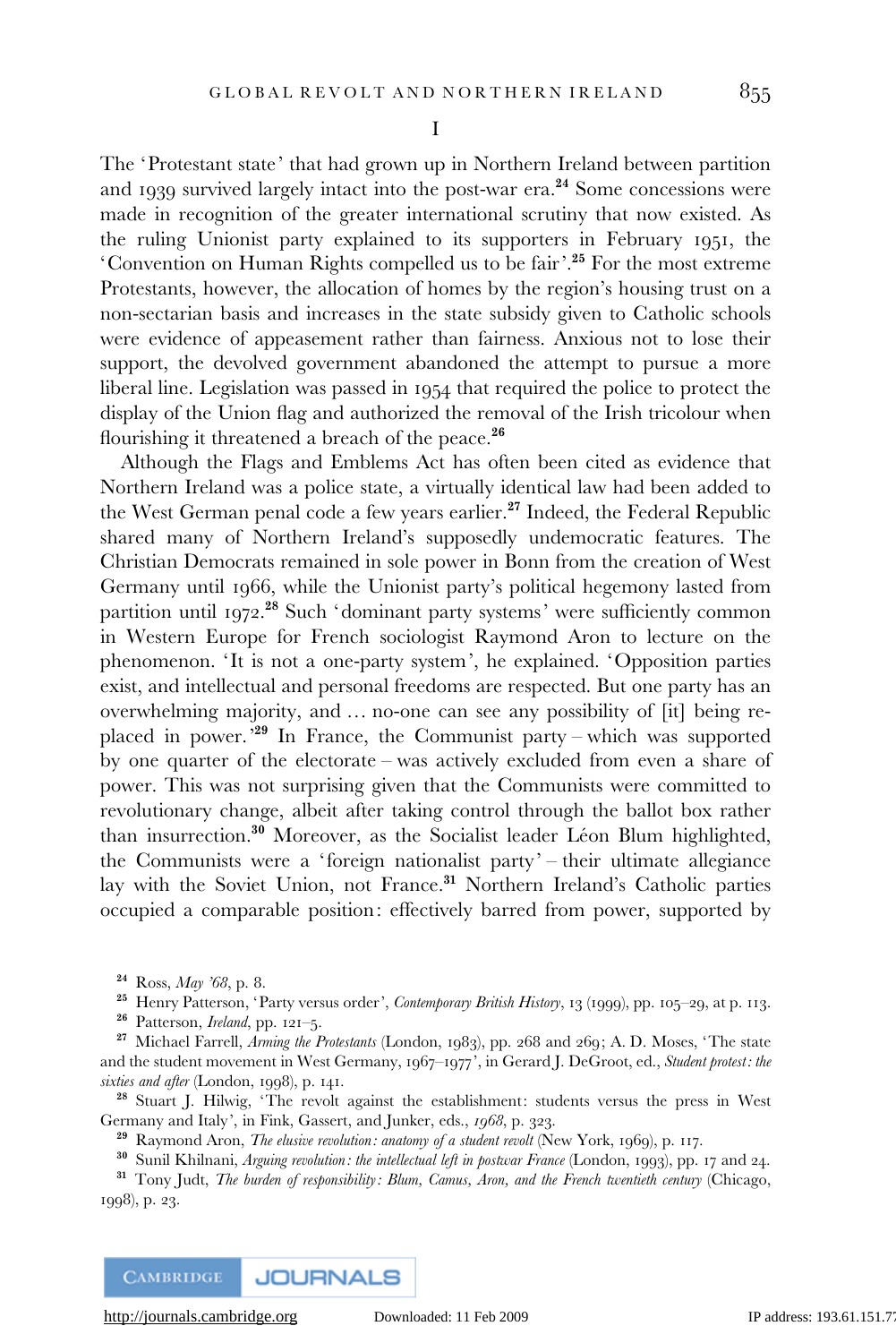a substantial minority of the population, pledged to overthrow the constitution, and loyal to a political entity beyond the territorial boundaries of the state.<sup>32</sup> That there was an ethnic dimension to Northern Ireland's divided society, of course, cannot be ignored. Even the liberal Unionist Terence O'Neill, prime minister from 1963 to 1969, was prejudiced against the minority, referring to 'papes' in a private discussion.<sup>33</sup> Nevertheless, almost every Unionist seems to have expected that rising standards of living would convince the Catholic community to abandon Irish nationalism and accept the constitutional settlement.<sup>34</sup>

The year 1956 revealed the degree to which the Cold War had woven together international politics and domestic matters. In every Western country, the Soviet invasion of Hungary stimulated the revision of Marxism and socialism as a whole. Although this process was occurring within different countries, common themes were being discussed. The sense of shared endeavour that this generated among the West's radical left encouraged the spread of information across national frontiers. The mechanisms for these exchanges were personal contact and the mass media – both of which had grown rapidly in the post-war era.<sup>35</sup> Given the complexity of adopting an idea from one context and adapting it to another, this process did not unfold smoothly over time.<sup>36</sup>

France may have been at the vanguard of the post-war revision, but the ideas were being continually modified both inside the hexagon and beyond its borders. Following the Liberation, existentialism emerged as a serious intellectual rival to Marxism-Leninism. Jean-Paul Sartre maintained that meaning could only be given to meaninglessness and alienation overcome through action and commitment. Sartre increasingly regarded such engagement as being political and revolutionary. This prompted him to move closer to the Communists and provoked criticism from intellectuals like Aron, Albert Camus, and Claude Lefort. The latter together with another ex-Trotskyite, Cornelius Castoriadis, were the driving force behind the journal Socialisme ou Barbarie. They argued that the Russian Revolution had erected a state where the bureaucracy had replaced the bourgeoisie as the exploiters of the proletariat.<sup>37</sup> This interpretation only gained influence after the suppression of the Hungarian revolt. Edgar Morin, a disaffected party intellectual, accompanied Lefort on his tour of the Eastern European upheavals. Upon his return, Morin brought together other former

<sup>32</sup> Derry Journal, 25 June 1968.

<sup>33</sup> Handwritten note of discussion, 19 Feb. 1965, Belfast, Public Record Office of Northern Ireland,  $CAB/qD/qI/2$ .

<sup>34</sup> Terence O'Neill, *Ulster at the crossroads* (London, 1969), p. 48.

<sup>35</sup> Doug McAdam and Dieter Rucht, 'The cross-national diffusion of movement ideas', Annals of the American Academy of Political and Social Science, 528 (1993), pp. 56-74, at pp. 59, 60, and 66.

<sup>36</sup> Sean Chabot and Jan Willem Duyvendak, 'Globalization and the transnational diffusion between social movements: reconceptualizing the dissemination of the Gandhian repertoire and the "Coming out" routine', *Theory and Society*,  $31$  (2002), pp. 697–740, at pp. 699, 701, 706, 727, and 728.

 $37$  Khilnani, *Arguing revolution*, pp. 50, 51, 67, 68, and 129.

**CAMBRIDGE** 

**JOURNALS**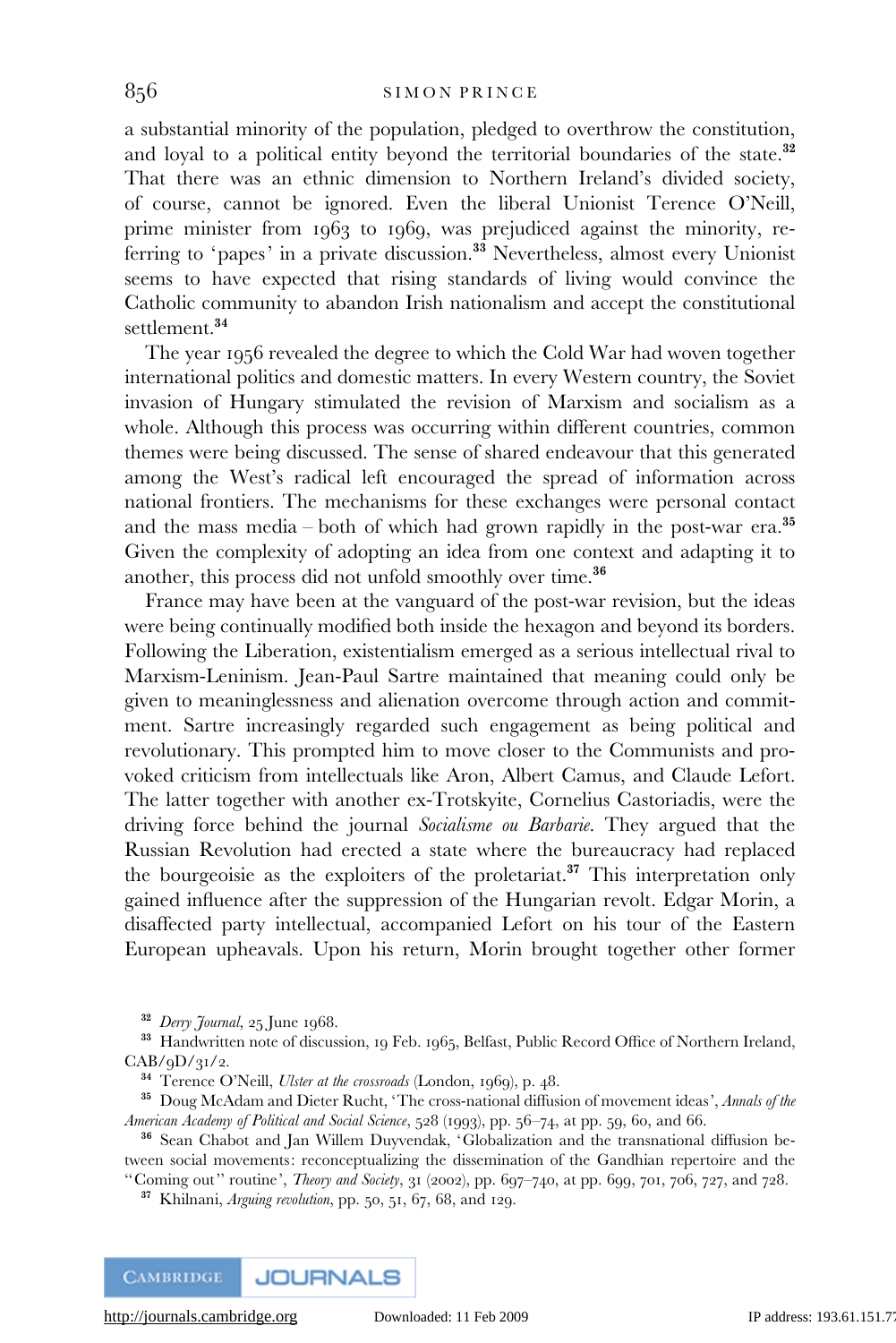Communists to found the journal Arguments. Although the editors abandoned the party and Stalinism, their work continued to reference the Communist canon. Western Marxist thinkers, notably Georg Lukács, Karl Korsch, and Antonio Gramsci, and the early Karl Marx were enlisted in support of their revisionism. A humanist Marx, very different from the determinist of the later writings, emerged from his recently published notes on political economy and Hegelianism. The so-called *Paris Manuscripts* revealed the continuity that existed between Marx's thought and Hegelianism, helping alienation take the place of exploitation as the key Marxist concept.<sup>38</sup>

The Paris Manuscripts crossed the channel in 1958. The Oxford delegation to an international socialist conference met French intellectuals seeking to define a *nouvelle gauche* and adopted the term for its own political project.<sup>39</sup> The youthful Oxford clique, in turn, introduced these continental European ideas to the British New Left's second tendency, dissident Communists. When news of Soviet leader Nikita Khrushchev's 1956 speech condemning Stalin reached Britain, Communist intellectuals E. P. Thompson and John Saville orchestrated a campaign to replace democratic-centralism with open debate. After Moscow moved against Budapest, the prospect of renewing Communism from within the party disappeared for many members. The pair resigned and eventually joined with the Oxford group to produce the New Left Review. 40

Like the majority of intellectuals within the British Communist party, C. Desmond Greaves preferred to remain a card-carrying member. Nevertheless, the executor of his literary estate, Anthony Coughlan, claims that the party's Irish expert should not be dismissed as a 'Stalinist': 'one could scarcely meet a less dogmatic person or a mind more open to alternative explanations'.<sup>41</sup> Roy Johnston, another admirer of Greaves, similarly recalled that his mentor came to the conclusion that 'the simplistic ''class struggle'' formulations of the CP in Britain were quite remote from the Irish reality'.<sup>42</sup> This more creative interpretation of Marxism-Leninism could be reconciled with continued loyalty because the Communist party cared little about Northern Ireland. Greaves encountered no opposition as he transformed a front organization targeting Irish

<sup>38</sup> Arthur Hirsh, *The French New Left: an intellectual history from Sartre to Gorz* (Boston, 1981), pp. 4, 5, 9, 16, 80, 91, 93, 110, and 112; Karl Marx, 'The economic and philosophical manuscripts', in David McLellan, ed., Karl Marx: selected writings (Oxford, 1997), pp. 75, 76, 77, 87, 88, 89, 96, 97, 108, 109, and 111.

<sup>39</sup> Stuart Hall, 'The "first" New Left: life and times', in Robin Archer, Diemut Bubeck, Hanjo Glock, Lesley Jacobs, Seth Moglen, Adam Steinhouse, and Daniel Weinstock, eds., Out of apathy: voices of the New Left thirty years on (London, 1989), pp. 14, 15, 23, and 24.

<sup>40</sup> Michael Kenny, *The first New Left: British intellectuals after Stalin* (London, 1995), pp. 15–18 and 54.

<sup>41</sup> Anthony Coughlan, 'C. Desmond Greaves, 1913-1988: an obituary essay', in Saothar, 14 (1989), pp. 5–15, at pp. 6 and 12.

<sup>42</sup> Roy Johnston, Century of endeavour: a biographical and autobiographical view of the 20th century in Ireland (Dublin, 2004), p. 123.

**CAMBRIDGE JOURNALS**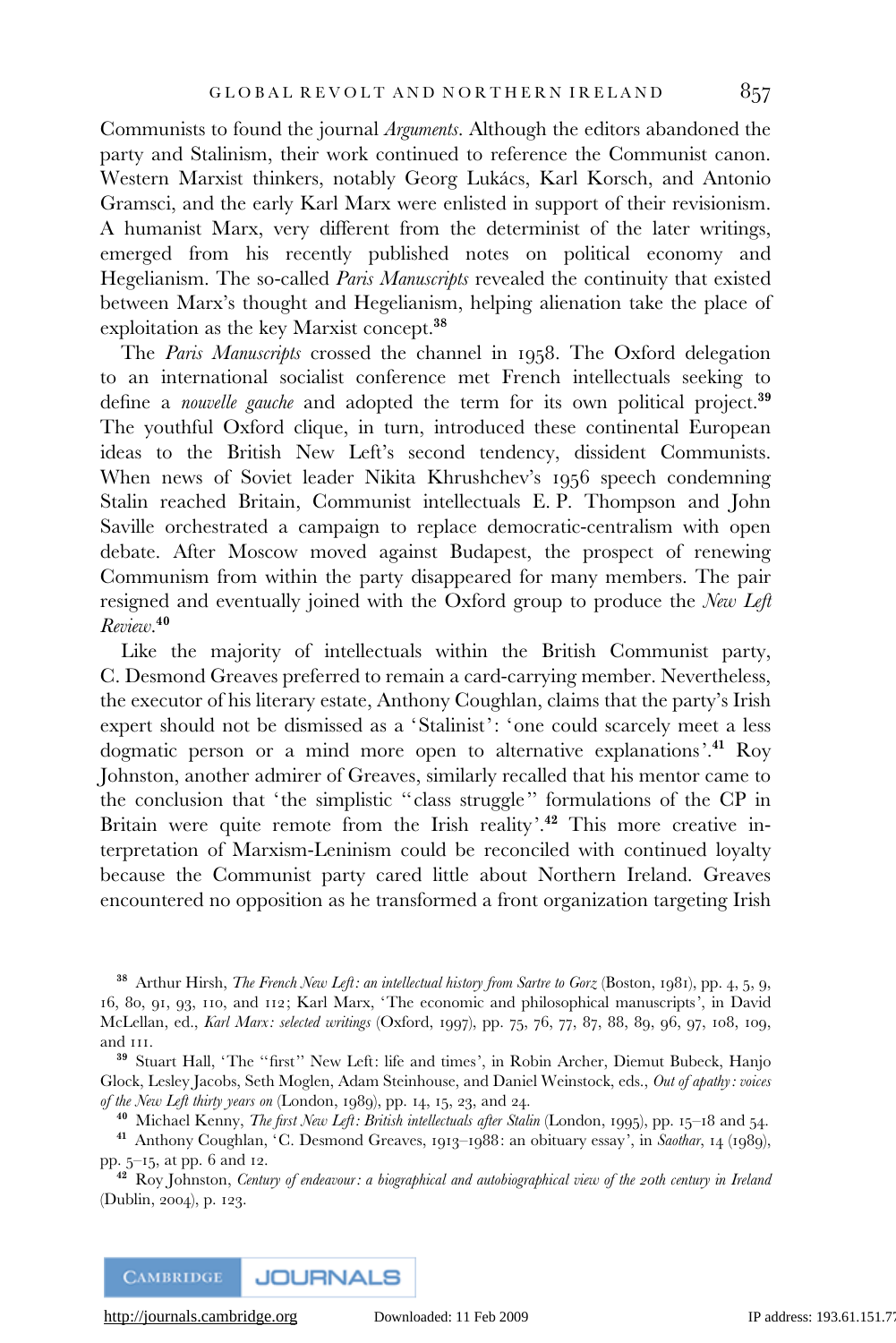emigrants, the Connolly Association, into a pressure group campaigning for a united, socialist Ireland.

From the mid-1950s onwards, the Connolly Association was committed to a 'three-pronged attack against British imperialism' in both parts of Ireland and Britain.<sup>43</sup> The organization contended that Unionist dominance in Northern Ireland was founded upon a sectarian political system. The association consequently believed that if full civil rights could be secured Catholic and Protestant 'would learn to respect each other'. The unification of the working class would invariably lead to 'an anti-Unionist Government' being elected. Britain, where power ultimately rested, would attempt 'to enforce imperialism'.<sup>44</sup> 'The keystone of the Connolly Association plan', stated its newspaper, 'is therefore to enlist the services of British democracy in the struggle for Irish freedom.<sup>345</sup> By highlighting the discriminatory and authoritarian aspects of the regime, the Connolly Association maintained that Unionism could be compelled to concede previously denied civil liberties.<sup>46</sup> When a progressive coalition was voted into power in Belfast, as the strategy assumed would happen, the British Labour movement's support would be the deciding factor in the fledgling government's struggle with imperialism.<sup>47</sup> Further help would be provided by an anti-imperialist government in Dublin, which would simultaneously be casting off the restraints imposed by British finance capitalism. The common interest of North and South would bring unification, enabling 'a native government to plan and direct the whole economic life of the country'.<sup>48</sup> 'Although such a programme does not spell socialism', the Connolly Association newspaper asserted, 'its direction is as unmistakable as Castro's Cuba.'<sup>49</sup>

While Greaves deviated from the orthodox line in his approach to Irish politics, he still adhered to the principle that progress could only come through the island's Communist parties and trade unions. By contrast, Coughlan and Johnston decided in the mid-1960s that the militant Irish nationalist Republican movement would be the agent of change – although only Johnston went so far as to join the IRA and Sihn Fein. Following the failure of the IRA's 1956–62 military campaign, the movement was receptive to the pair's ideas. When Greaves castigated Coughlan for pursuing socialism outside the 'working-class movement', the younger man retorted that the traditional left-wing parties 'would never do anything'. In common with many left-wing intellectuals throughout the West, Johnston believed that an alternative to social democratic parties and Communism was needed. He aspired to 'develop the republican movement into an all-Ireland democratic Marxist party having broad-based support from workers, working management, working owner-managers, and self-employed'.<sup>50</sup>

Although Coughlan and Johnston shared a common goal, the latter recalled there being a 'clear mismatch' over the correct tactics to employ in the North.

**CAMBRIDGE JOURNALS** 

<sup>&</sup>lt;sup>43</sup> *Irish Democrat*, July 1960. <sup>44</sup> Ibid., Aug. 1968. <sup>45</sup> Ibid., June 1962. <sup>46</sup> Ibid., Ian. 1965. <sup>47</sup> Ibid., July 1964. <sup>48</sup> Ibid., July 1961. <sup>49</sup> Ibid., July 1960.

<sup>&</sup>lt;sup>46</sup> Ibid., Jan. 1965.  $47$  Ibid., July 1964.  $48$  Ibid., July 1961.

<sup>50</sup> Johnston, Century, pp. 123, 153, 167, 170, 171, 228, and 235.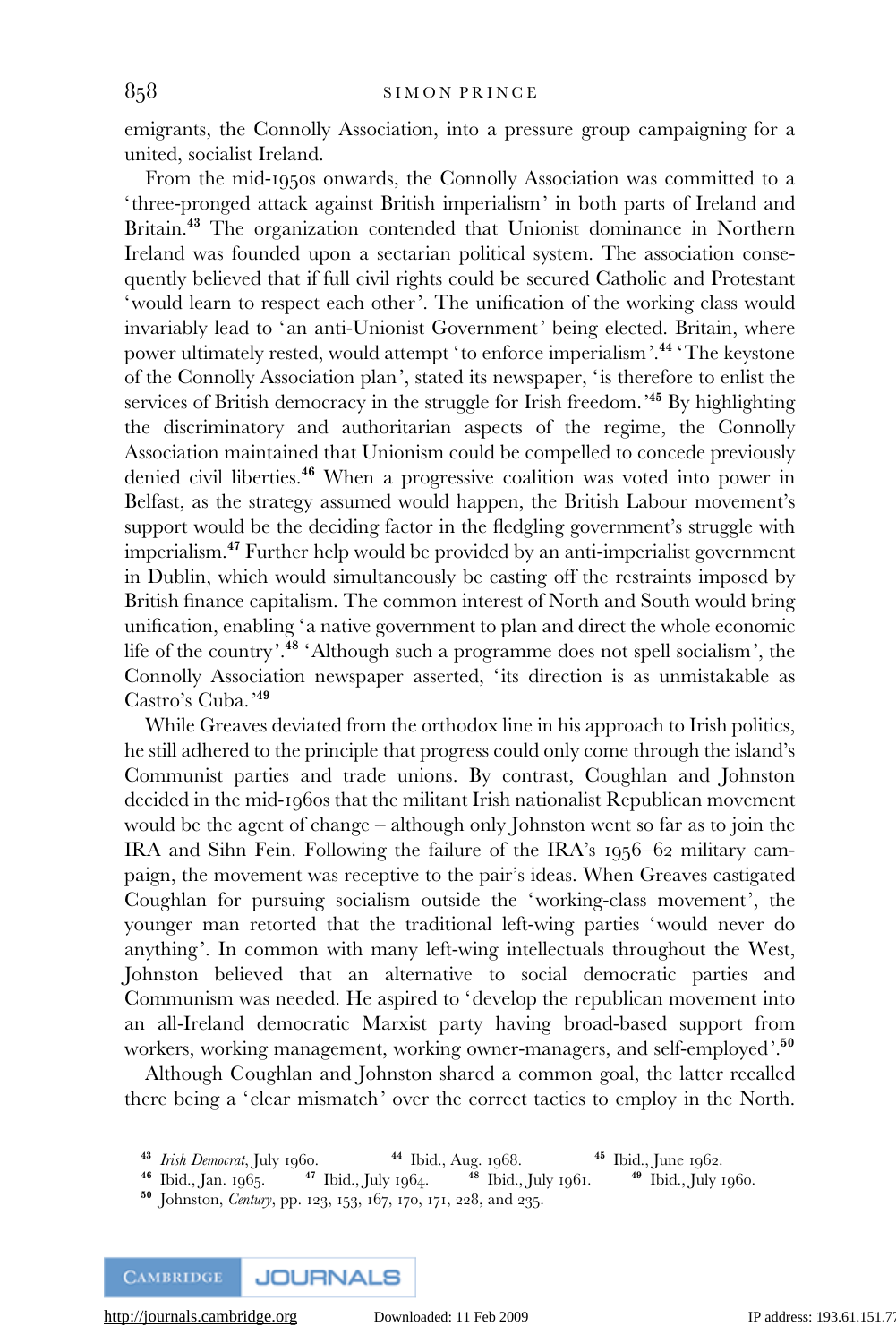The dispute centred on Coughlan's continued commitment to Greaves's civil rights approach.<sup>51</sup> British imperialism, according to Coughlan's reasoning, was attempting to retain its influence over Ireland by promoting an economic union with the South and reconciliation within the British Isles. He argued that this should be exploited to launch a popular movement that would agitate for comprehensive civil rights reform. The dismantling of the political and social foundations of sectarianism would enable the Protestant working class to recognize that its interests were best served by a socialist republic not British imperialism.<sup>52</sup>

The Republican movement's proposals for a civil rights campaign appealed to other opposition groups. In January 1967, an umbrella body called the Northern Ireland Civil Rights Association (NICRA) was formed. The creation of a civil rights coalition almost invariably entailed making concessions to more moderate voices. Indeed, the civil rights campaign developed into a pressure group along the lines of Britain's National Council for Civil Liberties rather than Coughlan's vision of a popular movement.<sup>53</sup> The initiative therefore began to pass to the next generation of left-wing activists.

## I I

American student radicals, who came to prominence earlier than their Western European counterparts because the ranks of adult activists had been decimated by Communist witch-hunts, bridged the New Lefts of 1956 and 1968. In 1960, this social group was 'annointed' by C. Wright Mills, to quote an interview Tom Hayden – America's star sixty-eighter – gave two decades later.<sup>54</sup> The Texan sociologist was friends with leading figures in the British New Left: he had tried to get Thompson a job in Castro's Cuba and had toured Eastern Europe with Marxist intellectual Ralph Miliband in 1957.<sup>55</sup> Indeed, it was in the *New Left Review* that Mills famously wrote that the 'young intelligentsia', contrary to 'Victorian Marxism', was now the 'possible, immediate, radical agency of change'.<sup>56</sup> Hayden's Students for a Democratic Society (SDS) listed Mills's article alongside Out of Apathy – a collection of essays from the British New Left – and the Paris Manuscripts as recommended reading in 1961.<sup>57</sup> Existentialism also informed the early SDS's thinking. Hayden later claimed in his autobiography that Camus exerted the same influence upon the group as Mills.<sup>58</sup>

<sup>51</sup> Ibid., pp. 152, 155, 156, 171, 175, 176, 177, 179, 185, 198, 228, 229, and 231.

<sup>52</sup> Henry Patterson, *The politics of illusion* (London, 1997 edn), pp. 105, 110, 111 and 112; Richard English, Armed struggle (London, 2003), pp. 88 and 89.

<sup>55</sup> Kathryn Mills and Pamela Mills, eds., C. Wright Mills: letters and autobiographical writings (Berkeley, 2000), pp. 241, 243, and 316.

<sup>56</sup> C. Wright Mills, 'Letter to the New Left', New Left Review, Sept.–Oct. 1960, pp. 18–23.

<sup>57</sup> Miller, *Democracy*, pp. 86 and 87. <sup>58</sup> Tom Hayden, *Reunion: a memoir* (London, 1989), p. 76.

**CAMBRIDGE JOURNALS** 

<sup>53</sup> Johnston, Century, pp. 215, 216 and 236; Government of Northern Ireland, Disturbances in Northern Ireland: report of the commission appointed by the governor of Northern Ireland (Cameron report) (Belfast, 1969), p. 22. 54 Miller, *Democracy*, p. 86.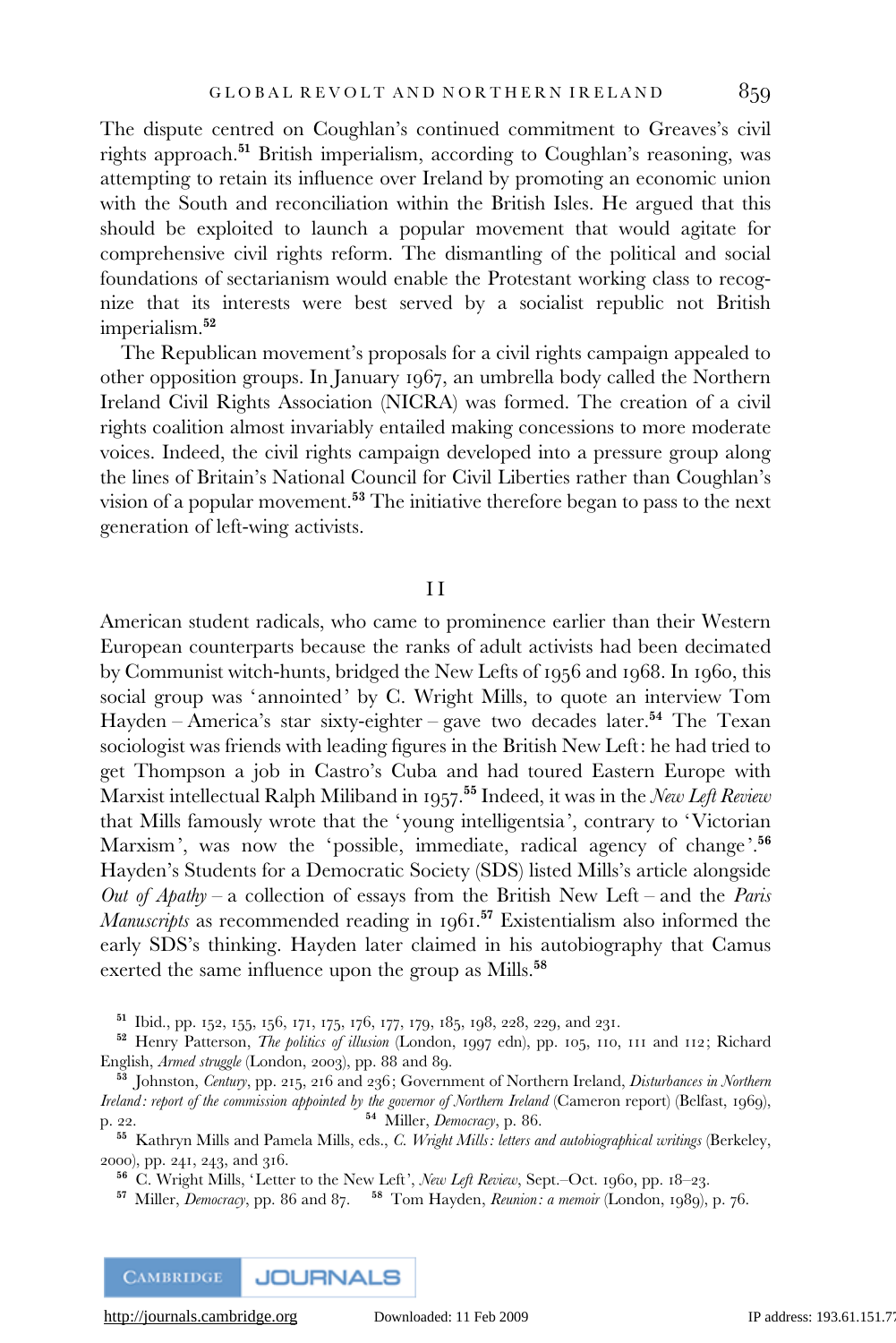This commitment to existentialism was shared by the student wing of the civil rights movement and helped to bring the two groups together. Indeed, when Hayden married civil rights worker Sandra Cason, passages from Camus were read at the wedding ceremony.<sup>59</sup> Like many young people alienated from 1950s America, Cason had got involved in the direct action campaign against segregated lunch counters. The spontaneous wave of sit-ins, which began in Greensboro during the first months of 1960, grew into the Student Non-violent Co-ordinating Committee (SNCC).<sup>60</sup> Northern student radicals were in awe of this new civil rights group. 'SNCC had suffered,' SDS activist Todd Gitlin recalled, 'SNCC was there, bodies on the line, moral authority incarnate.'<sup>61</sup>

The preoccupation of white Northern students with the civil rights movement reached its apogee during the summer of 1964. SNCC's projects in Mississippi had repeatedly succumbed to state-sanctioned intimidation.<sup>62</sup> The group believed that the solution was to get hundreds of white Ivy League students to help register Black voters. This would bring the media down to the Deep South, which meant national attention and federal involvement.<sup>63</sup> Doug McAdam concludes – based on the systematic interviews conducted at the time – that most volunteers were 'liberals, not radicals; reformers rather than revolutionaries'.<sup>64</sup> These liberal values, which had mainly been acquired from their parents, complemented the existentialist motives many volunteers had for going to Mississippi.<sup>65</sup> However, as the summer progressed, liberalism was exposed as an inadequate political vehicle for the existentialist drive to combat injustice.<sup>66</sup> The North's political and economic investment in the region proved more important to Washington than the constitutional rights of Black Mississippians. A season of perceived liberal betrayals culminated in the 1964 Democratic convention seating the regular segregationist party over the integrated Mississippi Freedom Democratic party.<sup>67</sup>

Nevertheless, for the Northern volunteers, the experience of working with SNCC in Mississippi had been a revelation rather than a disappointment. Referring to Camus's La Peste, the project leader had told the training camp that America 'isn't willing yet to admit it has the plague, but it pervades the whole society'. Many volunteers seem to have identified with Camus's heroic doctor

<sup>60</sup> Harvard Sitkoff, *The struggle for Black equality, 1954–1992* (New York, 1992 edn), pp. 94 and 95.

<sup>61</sup> Todd Gitlin, *The sixties: years of hope, days of rage* (New York, 1993 edn), pp. 128 and 129.

<sup>63</sup> Clayborne Carson, *In struggle: S.N.C.C. and the Black awakening of the 1960s* (Cambridge, MA, 1995 edn), pp. 96, 97, and 98.

<sup>64</sup> Doug McAdam, Freedom Summer (Oxford, 1988), p. 5.

<sup>65</sup> Arthur Marwick, *The sixties: cultural revolution in Britain, France Italy and the United States, c. 1958–1974* (New York, 1998), p. 565.

<sup>66</sup> Doug Rossinow, The politics of authenticity: Liberalism, Christianity and the New Left in America (New York, 1998), pp. 86 and 165.

 $67$  Sitkoff, Struggle, pp. 171, 177, 178, 179, 184, and 185; Carson, In struggle, pp. 108, 126, 127, 128, 236, 241, and 242; McAdam, Freedom Summer, pp. 49, 53, and 118.

<sup>59</sup> Ibid., p. 39.

<sup>62</sup> Ibid., p. 147.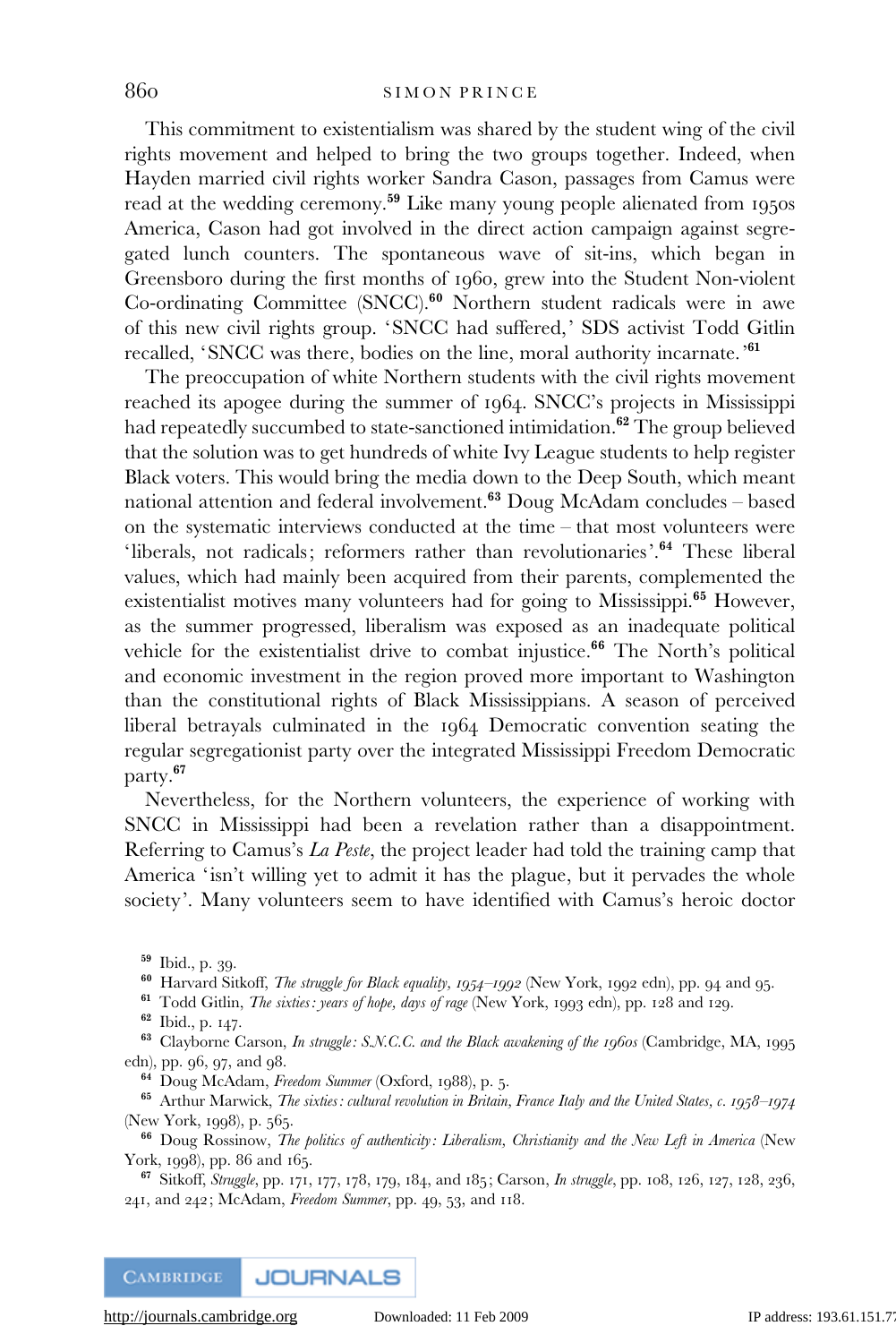waging an exhausting fight against pestilence.<sup>68</sup> One of the participants later told McAdam that the 'whole experience was such a high'. The students arrived back at their campuses determined to recapture this freedom high. They also carried north the radical political outlook and training in civil disobedience that they had acquired. Consequently, when the authorities at Berkeley ended the practice of allowing political groups to set up card tables, the Freedom Summer veterans applied what they had learnt in Mississippi.<sup>69</sup> The 'Berkeley model' was in turn adopted and adapted by Western European students.<sup>70</sup>

The American civil rights movement's foreign impact was probably greatest in Northern Ireland, where the Black struggle received considerable media coverage and comparisons were easy to draw. When young Catholic mothers from the town of Dungannon protested at the lack of public housing in May 1963, they carried placards bearing slogans like 'Racial Discrimination In Alabama Hits Dungannon'.<sup>71</sup> The African-American analogy, however, was not being invoked to provide a new gloss to traditional strategies. Instead, it helped to shift politics towards reform within the system and tactics of publicity-seeking civil disobedience and non-violent mass protests.<sup>72</sup>

A few months later, however, the influence of the African-American model had waned. Instead of becoming a civil disobedience movement, the middle-aged leaders of the Dungannon protests opted to set up a civil liberties pressure group.<sup>73</sup> These middle-class campaigners later helped found NICRA and carried their ideas into the new body. It was five years after the initial Dungannon protests before another attempt was made to adapt American strategies to a different setting. The pressure group approach had failed to deliver results: the Unionists were not prepared to make serious concessions and neither the Westminster parliament nor the London press were interested in pressing for major changes. NICRA treasurer Fred Heatley later recalled that 'the tactics of Martin Luther King in America had been absorbed inasmuch that it was felt by some that only public marches could draw wide attention to what we were trying to achieve'.<sup>74</sup> In the summer of 1968, a series of squatting incidents and a civil rights parade took place in the Dungannon area. Key aspects of the African-American model were not adopted and the desired breakthrough was not achieved.<sup>75</sup> Police reported that a large meeting of local Catholics concluded that 'the march was a failure'.<sup>76</sup> Film of seemingly peaceful protesters being attacked was the only way

<sup>68</sup> Hayden, Reunion, pp. 76, 77, and 117; Mark Kurlansky, 1968: the year that rocked the world (London, 2004), p. 91.

<sup>69</sup> McAdam, Freedom Summer, pp. 67, 68, 11, 117, 132, 137, 138, 163, 166, 168, 169, and 235.

<sup>70</sup> Gabriel Cohn-Bendit and Daniel Cohn-Bendit, Obsolete Communism: the left-wing alternative (London, 1969), p. 24. <sup>71</sup> Dungannon Observer, 18 May 1963. <sup>72</sup> Berg, '1968', pp. 400 and 401.

<sup>73</sup> Conn McCluskey, Up off their knees: a commentary on the civil rights movement in Northern Ireland (Dublin, 1998), pp. 10, 11, 12, and 129. <sup>74</sup> Fred Heatley, 'The early marches', Fortnight, 5 Apr. 1974.

<sup>75</sup> Austin Currie, All hell will break loose (Dublin, 2004), pp. 96, 97, 98, and 106; Sitkoff, Struggle, pp. 126, 127, and 128.

<sup>76</sup> Civil Rights March from Coalisland to Dungannon, 29 Aug. 1968, Belfast, Public Record Office of Northern Ireland, CAB/9B/1205/7.

**CAMBRIDGE JOURNALS**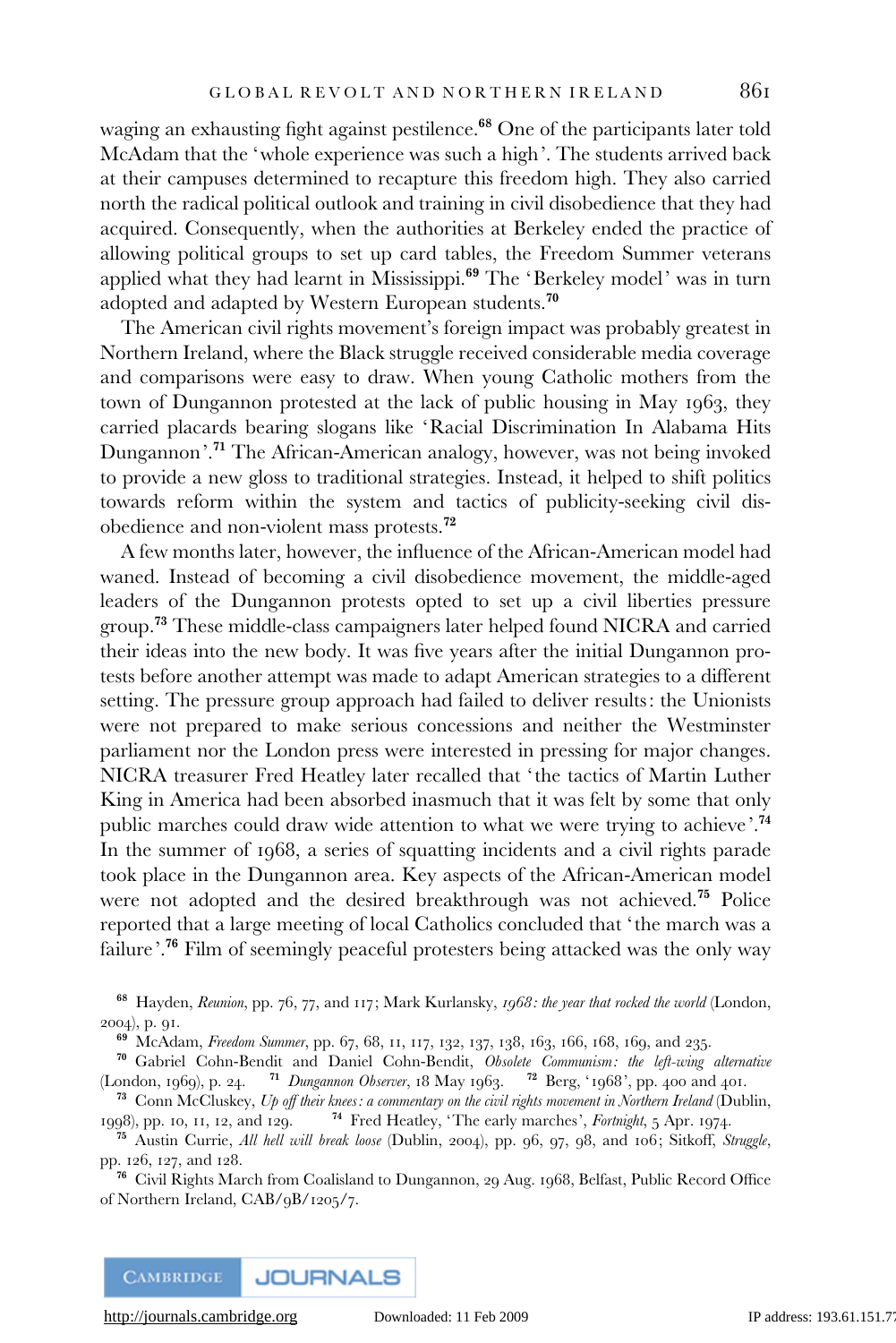to inspire mass support, attract media interest, and force the British government to intervene. Further experimentation and creative reinvention would be required to bring success.

## III

The international pacifist community was an important precursor of 1968's protest movements. The American peace movement, for example, played a crucial role in diffusing Gandhi's philosophy of non-violent direct action. For these radical pacifists, Satyagraha provided a 'post-Soviet, post-H-bomb expression of the needs of today'.<sup>77</sup> The Satyagrahi, while strictly adhering to a stance of non-violence, refuses to co-operate with unjust laws, and willingly accepts the sacrifices this brings. By avoiding an escalating cycle of violence, communication with the opponent remains possible. The Satyagrahi seeks to demonstrate the pointlessness of coercion and the desirability of reconciliation.<sup>78</sup> America's leading pacifist A. J. Muste helped stimulate Martin Luther King's interest in Gandhi's ideas.<sup>79</sup> Although the 1955 Montgomery bus boycott initially followed the pattern of previous Black protests, the unexpected length of the campaign encouraged King to develop a new strategy based on Satyagraha.<sup>80</sup> 'Christ furnished the spirit and the motivation', he later wrote, 'while Gandhi furnished the method.<sup>'81</sup> Radical pacifists also operated as movement consultants for the embryonic SNCC. In the late 1950s, Muste's Fellowship of Reconciliation organized non-violence workshops throughout the South. When sit-in activists gathered to agree SNCC's founding statement, it was the radical pacifist James Lawson rather than King who dominated the process of drafting the text.<sup>82</sup>

The universalism inherent in Satyagraha, the shared threat of nuclear war, and the common Quaker background helped American pacifists to develop links with their British counterparts. As Richard Taylor observes, 'Muste [was] second only in importance to Gandhi.' Although Britain possessed its own direct action tradition, the incorporation of Satyagraha radicalized pacifism. In November 1957, the Direct Action Committee (DAC) decided to organize a four-day Easter protest march to the Atomic Weapons Research Establishment

<sup>78</sup> Jonathan Schell, The unconquerable world (London, 2004), pp. 117, 118, and 119.

<sup>79</sup> James Farmer, 'The march on Washington: the zenith of the Southern Movement', in Armstead L. Robinson and Patricia Sullivan, eds., New directions in civil rights studies (London, 1991), pp. 30 and 31.

<sup>80</sup> Chabot and Duyvendak, 'Globalization', pp. 719, 720, 723, and 724.

 $77$  Gregory Nevala Calvert, Democracy from the heart: spiritual values, decentralism and democratic idealism in the movement of the 1960s (Eugene, 1991), pp. 43 and 46.

<sup>&</sup>lt;sup>81</sup> Charles Marsh, 'The civil rights movement as a theological drama', in Ted Ownby, ed., The role of ideas in the civil rights South (Jackson, 2002), p. 31.

<sup>&</sup>lt;sup>82</sup> Francesca Poletta, 'Strategy and democracy in the New Left', in John McMillan and Paul Buhle, eds., The New Left revisited (Philadelphia, 2003), p. 160; Student Non-violent Co-ordinating Committee Founding Statement, in Alexander Bloom and Wini Breines, eds., 'Takin' it to the streets': a sixties reader (Oxford, 1995), pp. 24 and 25.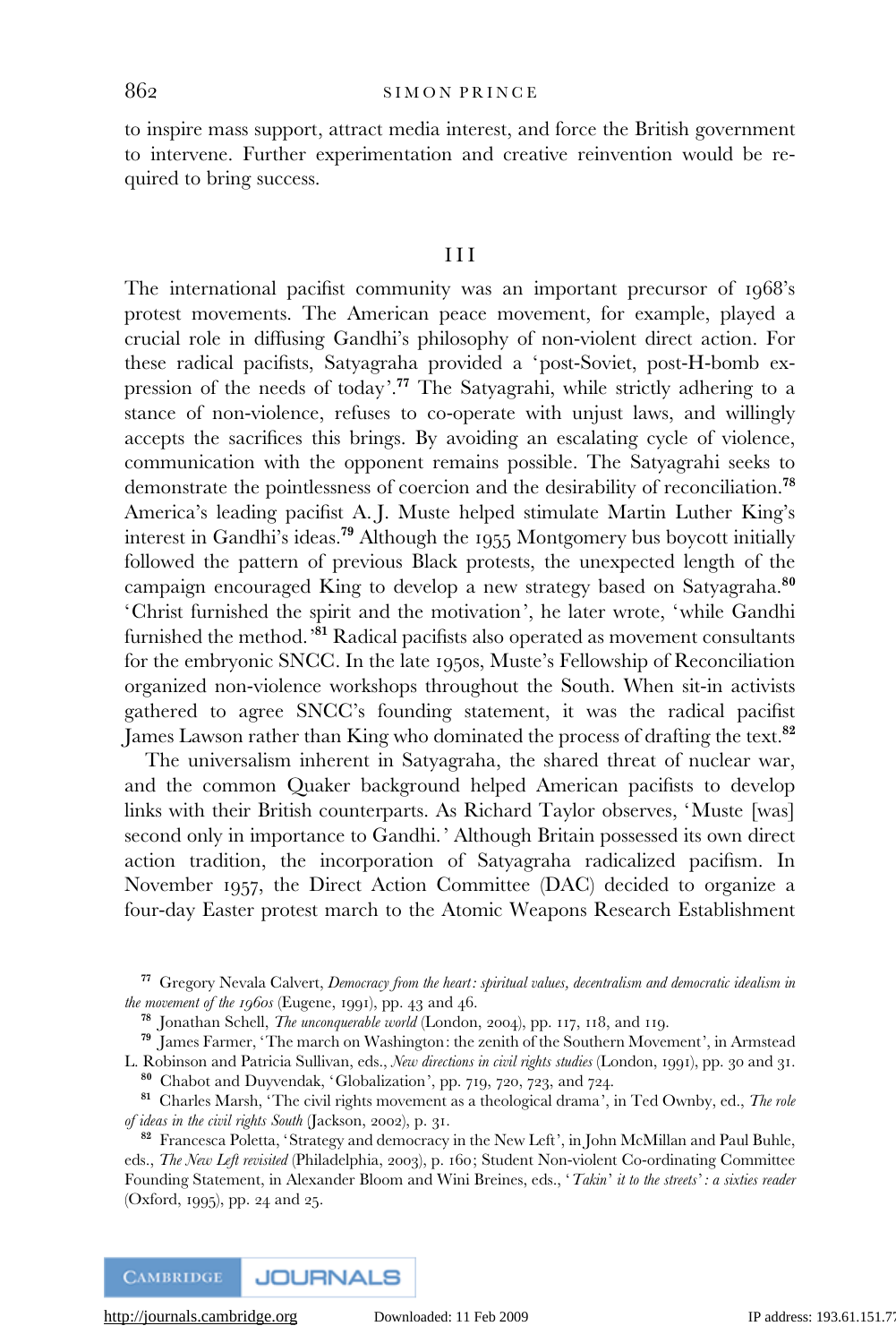at Aldermaston. While the Campaign for Nuclear Disarmament (CND) and the New Left's Oxford tendency also contributed to this project, the first Aldermaston march was firmly within the Gandhian tradition of non-violent direct action.<sup>83</sup>

'The DAC anticipated key aspects of 1968.'<sup>84</sup> As the minutes for the 1957 foundation meeting reveal, the activists felt that 'Widespread material contentment and a feeling of impotence' 'made dramatic unorthodox means of spreading of ideas more and more necessary'. The ultimate goal of the DAC and other radical pacifists around the world was a non-violent society. This internationalism manifested itself in such activities as the Sahara project. In conjunction with Western European and American pacifists, the DAC attempted to disrupt French nuclear testing and spread the message of non-violence to Ghana.<sup>85</sup> While the DAC's priorities were probably at variance with those of the Third World independence movements, greater affinities existed with the West's non-violent groups. In West Germany, around 200 protesters marched to the Bergen nuclear missile base on Good Friday 1960. The British influence upon the Easter March movement was underlined by the presence of CND leaders Bertrand Russell and Canon John Collins on its board of trustees.<sup>86</sup> Ireland's CND groups went one step further, effectively subsuming themselves within the British movement. The main public activity undertaken each year by the two Irish campaigns was to send representatives on the Aldermaston march.<sup>87</sup> Irish emigrants also participated on an individual basis in this annual demonstration. McCann marched with CND in 1965 and in the process moved further to the left. He met Gerry Lawless, a former IRA quartermaster, along the route and was recruited into his Trotskyite Irish Workers' Group (IWG).<sup>88</sup> The peace movement was an important stage in the political education of many other Northern Irish radicals. Indeed, even though the movement was in serious decline by 1968, CND banners were carried on the first civil rights marches.<sup>89</sup>

By the second half of the 1960s, as CND's Peggy Duff later observed, 'the war in Vietnam superseded the Bomb in public interest and concern'.<sup>90</sup> When the Northern Irish CND applied to march in late 1966, this was part of a campaign against British support for the American war effort rather than in favour of

83 Richard Taylor, Against the bomb: the British peace movement, 1958–1965 (Oxford, 1988), pp. 121, 122, 123, 167, 168, 178, and 188.

<sup>84</sup> Geoff Eley, *Forging democracy: the history of the left in Europe,*  $1850-2000$  *(Oxford, 2000), p. 356.* 

<sup>85</sup> Taylor, Bomb, pp. 121 and 167.

86 Rob Burns and Wilfried van der Will, Protest and democracy in West Germany: extra-parliamentary opposition and the democratic agenda (London, 1988), pp. 89, 92, and 93; Lawrence S. Wittner, 'The nuclear threat ignored: how and why the campaign against the bomb disintegrated in the late 1960s', in Fink, Gassert, and Junker, eds., 1968, pp. 441 and 442.

87 Irish Democrat, May 1960, Apr. 1961, June 1961, July 1961, Nov. 1961.

88 Bob Purdie, *Politics in the streets: the origins of the civil rights movement in Northern Ireland* (Belfast, 1990), 229.<br><sup>89</sup> Cameron report, p. 29.<br><sup>90</sup> Wittner, 'Nuclear threat', p. 449. p. 229. 89 Cameron report, p. 29. 90 Wittner, 'Nuclear threat', p. 449.

**CAMBRIDGE JOURNALS**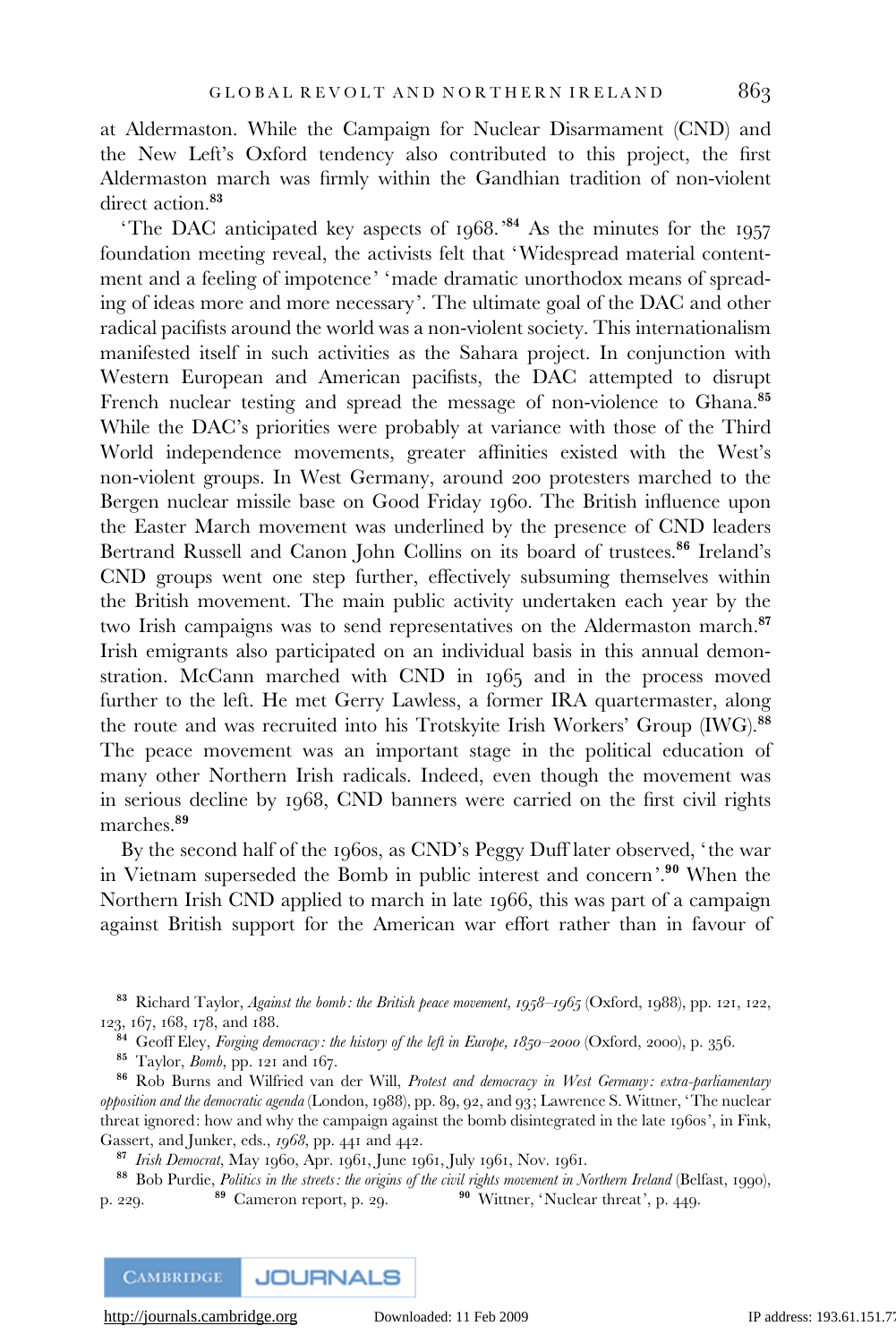nuclear disarmament.<sup>91</sup> As America's military intervention expanded and grew more militant, so did the New Left in almost every Western state.<sup>92</sup> Elements within the New Left increasingly came to identify with the Communist National Liberation Front (NLF). This was the culmination of an interest in the Third World independence movements that had begun with the radical left's post-war reappraisal. Colonial struggles aided Western radicalism's attempt to escape exhausted orthodoxies by offering variations upon European theories and practices of revolution.<sup>93</sup> Guerrilla fighters also represented a romantic alternative to Eastern Europe's *apparatchiks*. Their courageous stand against apparently invincible forces was a source of inspiration for embattled Western radicals. Castro's small party of insurgents were almost annihilated soon after landing in 1956, but were to enter Havana as Cuba's masters two years later.<sup>94</sup> The new government subscribed to the faith that any guerrilla campaign could generate the means to its own success. As Guevara proselytized, 'it is not always necessary to wait for all the conditions for revolution to exist – the insurrectionary focal point can at times create them'.<sup>95</sup> This was in direct contrast to the other main theorists of guerrilla war and to Marxism-Leninism in general. Nevertheless, as Northern Irish activists made clear, the Cuban reading held the greatest fascination for Westerners.<sup>96</sup> The idea that revolution fundamentally depended upon an act of will rather than favourable conditions appealed to the existentialist instincts of the New Left.<sup>97</sup>

The interest in Third World conflicts also stemmed from the belief that, again contrary to classical Marxism, revolution in the periphery provided the best chance of revolution in the centre.<sup>98</sup> The most comprehensive explanation of this position was presented by the Sozialistischer Deutscher Studentenbund (SDS) in May 1966. The imperialist powers, in its opinion, were inflicting exemplary punishment upon Vietnam to caution other Third World countries from embarking upon their own liberation struggles and seriously disrupting the capitalist system. The fears of America and its allies mirrored SDS's hopes. If the Vietnamese continued to resist and guerrilla campaigns were launched elsewhere, then the drain on resources would undermine the consumer culture that had supposedly neutralized the revolutionary potential of the West's working

93 Kenny, New Left, p. 179; Rudi Dutschke, Jeder hat sein Leben ganz zu leben: Die Tagebücher, 1963–1979 (Cologne, 2003), pp. 51 and 52.  $94$  Rossinow, Authenticity, pp. 272 and 273; Gitlin, Sixties, p. 279.

<sup>95</sup> Guevara, 'Guerrilla warfare', p. 89.

<sup>96</sup> Barnett, 'People's democracy', p. 14; Michael Farrell, ' Introduction', in Michael Farrell, ed., Twenty years on (Dingle, 1988), pp. 11, 12, and 21; Jay Mallin, 'Introduction', in Mallin, ed., *Che Guevara* on revolution, pp. 22, 23, 30, 31, 41, 42, and 43. <sup>97</sup> Juchler, *Studentenbewegungen*, p. 398. on revolution, pp. 22, 23, 30, 31, 41, 42, and 43.

<sup>98</sup> Gianni Statera, Death of a utopia: the development and decline of student movements in Europe (Oxford, 1975), p. 189.

**CAMBRIDGE JOURNALS** 

<sup>&</sup>lt;sup>91</sup> Irish Democrat, Nov. 1966.

<sup>92</sup> Gitlin, Sixties, pp. 179, 183, 187, 188, 189, and 261; Ingo Juchler, Die Studentenbewegungen in den Vereinigten Staaten und der Bundesrepublik Deutschland der sechziger Jahre: Eine Untersuchung hinsichtlich ihrer Beeinflussung durch Befreiungsbewegungen und – theorien aus der Dritten Welt (Berlin, 1996), pp. 16, 17, 391, and 392.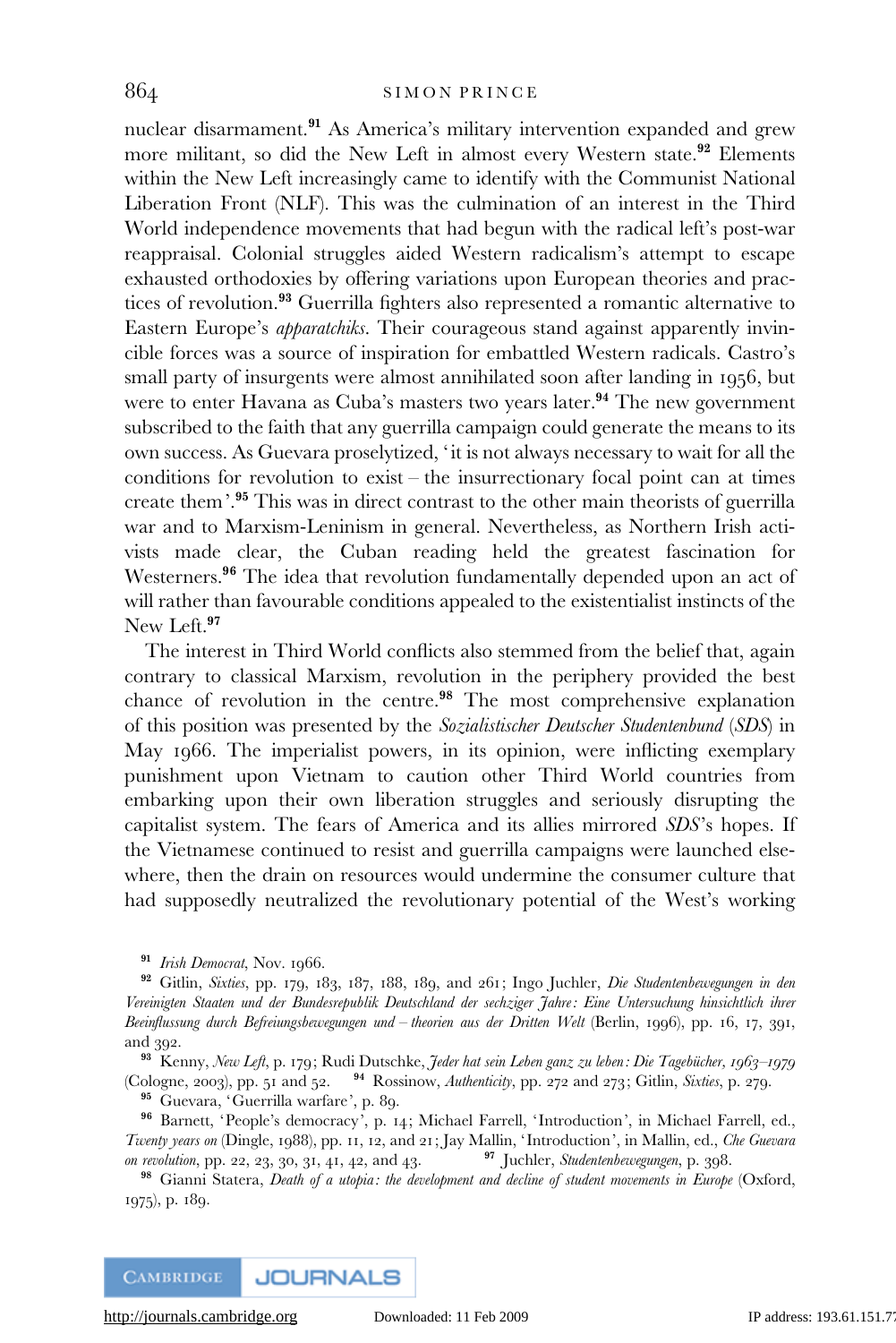class.<sup>99</sup> Given that the leftists believed they were confronting fundamentally the same enemy, actions in the First World were regarded as a useful contribution to Communist North Vietnam's war effort. The Irish Militant declared that one of the 'duties to Vietnam' owed by ' socialists in Western Europe' was to provide a 'diversion of [American] attention'.<sup>100</sup>

#### I V

In February 1968, activists from North America and Europe travelled to West Berlin for the International Vietnam Congress. SDS called upon its comrades to 'commence the coordinated battle against imperialism on European soil'.<sup>101</sup> This solidarity was to be forged through words and actions. The main hall was decorated with a huge North Vietnamese flag bearing Guevara's famous dictum: 'The duty of a revolutionary is to make a revolution.' SDS provided political literature, including translations of Guevara's Message to Tricontinental Magazine in which he proposed the creation of 'two, three, many Vietnams'.<sup>102</sup> Twenty thousand people marched through the city, carrying red flags and giant portraits of Guevara, Mao Tse-tung, and Ho Chi Minh.<sup>103</sup>

SDS was more militant than the other groups were because West German activists and authorities had become locked into an escalating cycle of violence that was driven in part by contrasting interpretations of the nation's Nazi past. The main political parties who had formed the grand coalition in 1966, responded to what was viewed as a renewed totalitarian challenge by voting themselves coercive powers to defend the state during emergencies.<sup>104</sup> SDS, who understood fascism as a form of bourgeois dictatorship imposed by society's dominant classes at times of crisis, believed such developments indicated that 'the postfascist system has become a prefascist system'.<sup>105</sup> SDS members were also determined not to be party to what they regarded as the 'second silence' surrounding 'Auschwitz-Vietnam' – the air war that was killing thousands each week.<sup>106</sup> Although SDS's ideas were significantly influenced by this specific cultural context, the foreign delegations nonetheless chose to adopt and adapt much

<sup>99</sup> Wilfried Mausbach, 'Auschwitz and Vietnam: West Germany's protest against America's war during the 1960s', in Andreas W. Daum, Lloyd C. Gardner, and Wilfried Mausbach, eds., America, the Vietnam War, and the world: comparative and international perspectives (Cambridge, 2003), pp. 288 and 289;<br>Iuchler. Studentenbewerungen, pp. 396, 397, and 398. <sup>100</sup> Irish Militant, Oct. 1967. Juchler, Studentenbewegungen, pp. 396, 397, and 398.

<sup>101</sup> Mausbach, 'Vietnam', p. 297.

<sup>102</sup> Ingo Cornils, '''The struggle continues'': Rudi Dutschke's long march', in DeGroot, ed., Student protest, p. 106.

<sup>103</sup> Avant-Garde Jeunesse, Feb.-Mar. 1968, in Alain Schnapp and Pierre Vidal-Naquet, eds., The French student uprising November 1967–June 1968: an analytical record (Boston, 1971), pp. 74–9; Kurlansky, 1968, pp. 149, 150, and 152.

<sup>104</sup> Kay Schiller, 'Political militancy and generation conflict in West Germany during the ''Red Decade''', Debatte, 11 (2003), pp. 19–38, at pp. 23, 28, 29, and 34.

<sup>105</sup> Donatella Della Porta, Social movements and political violence and the state (London, 1995), pp. 159 and 160.

<sup>106</sup> Mausbach, 'Vietnam', pp. 287, 288, and 295; Juchler, Studentenbewegungen, pp. 396 and 397.

**CAMBRIDGE JOURNALS**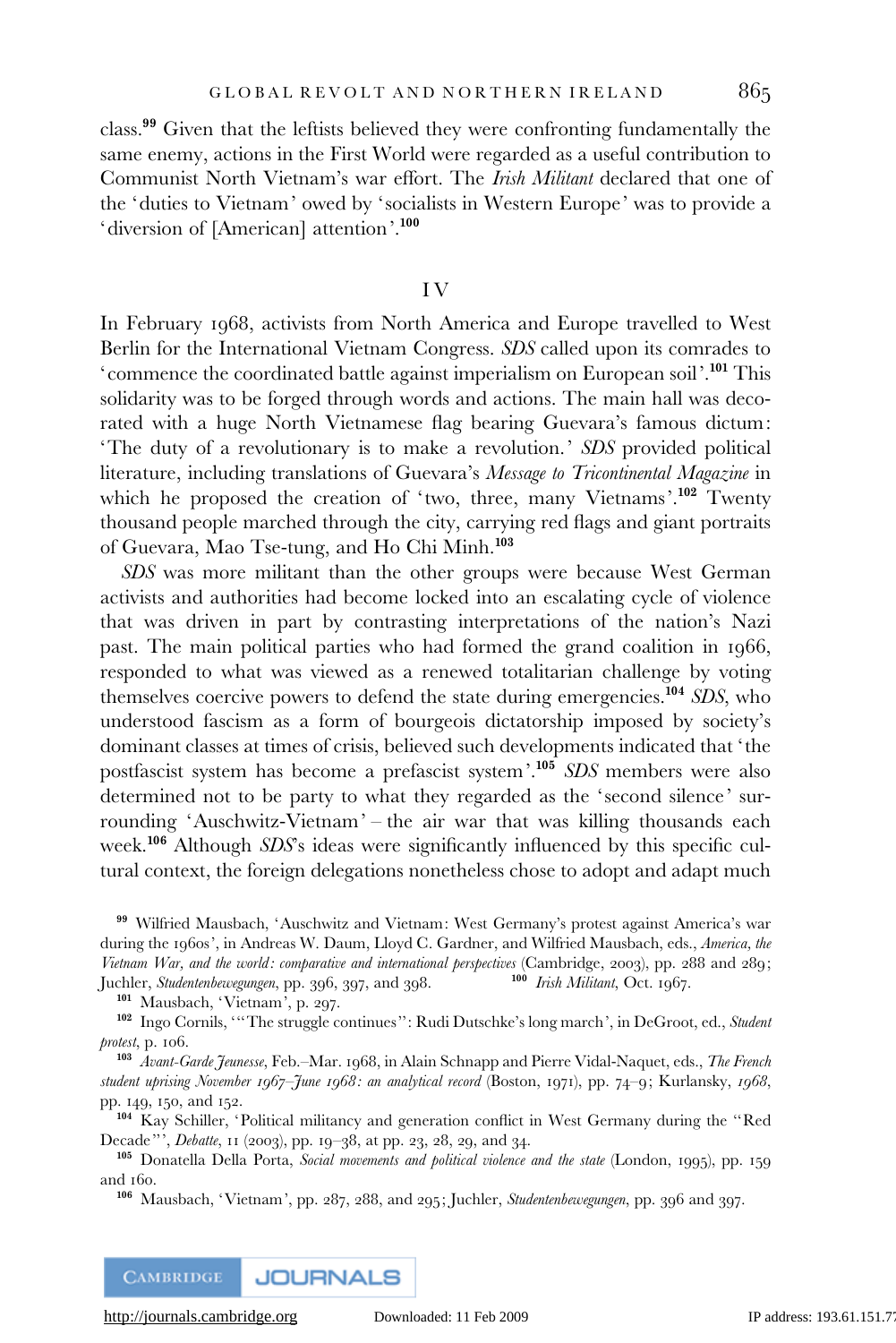of what they had learnt in West Berlin. Less than a week after the congress, French leftists sought to replicate its militancy by occupying the heart of the Latin Quarter. A contemporary account of the 'Heroic Vietnam Quarter' demonstration highlighted how the marshals were 'particularly ''well seasoned'' since Berlin' and the chants were 'imported from Berlin'.<sup>107</sup> In April 1968, shortly after the attempted murder of SDS leader Rudi Dutschke, French Trotskyites were calling for 'two, three, many Berlins'.<sup>108</sup>

'Belfast', Bob Purdie observes, 'was one step beyond London, the farthest outreach of the revolutionary network.' Nevertheless, the province's foremost leftists – McCann, Michael Farrell, and Cyril Toman – were present in the metropolis for periods during the 1960s.<sup>109</sup> This clique, which had formed at Queen's University Belfast earlier in the decade, was recruited through McCann's contact with Lawless into the London-based IWG.<sup>110</sup> While living in the British capital, McCann attended the July 1967 Congress on the Dialectics of Liberation. 'Groups all over the world are doing much the same as some of us are doing here in London', David Cooper, who was part of the planning committee, told the congress, 'and we want to get this transnational network established.'<sup>111</sup> The speakers included the critical theorist Herbert Marcuse, who was a major influence upon Dutschke, and the then chair of SNCC, Stokely Carmichael.<sup>112</sup> McCann listened to the latter proclaim that SNCC militants were 'going to extend our fight internationally and hook up with the Third World'.<sup>113</sup> The clique was also linked to the transnational networks of rebellion through Farrell's involvement in student politics. As chair of the Irish Association of Labour Student Organizations, Farrell attended foreign conferences such as the International Union of Socialist Youth's 1966 Congress in Vienna.<sup>114</sup> Farrell later claimed that the Maoists he encountered at these events particularly influenced his thinking. A slightly younger set of Northern Irish activists belonged to a British group created to imitate the French student movement – the Revolutionary Socialist Student Federation (RSSF).<sup>115</sup> Its inaugural June 1968 conference was attended by leading foreign radicals like Cohn-Bendit, all of whom had been invited to London by the BBC for a television programme on the global revolt.<sup>116</sup> The Queen's University branch of the RSSF was established by students who had encountered the group while attending the Grosvenor Square Vietnam Solidarity

<sup>113</sup> Stokely Carmichael, 'Black power', in Cooper, ed., Dialectics, p. 168; Brian Dooley, Black and green: the fight for civil rights in Northern Ireland and Black America (London, 1998), p. 46.

<sup>107</sup> Avant-Garde Jeunesse, Feb.–Mar. 1968, pp. 74–9.

<sup>108</sup> Schnapp and Vidal-Naquet, eds., French student uprising, p. 74.

<sup>&</sup>lt;sup>109</sup> Purdie, Politics, pp. 229 and 235.

<sup>110</sup> W. H. Van Voris, Violence in Ulster: an oral documentary (Amhurst, 1975), pp. 60 and 61.

<sup>&</sup>lt;sup>111</sup> David Cooper, 'Beyond words', in David Cooper, ed., *The dialectics of liberation* (London 1967), pp. 201 and 202.  $112$  Ibid., pp. 7 and 9; Dutschke, Leben, p. 46.

<sup>&</sup>lt;sup>114</sup> Paul Arthur, People's Democracy (Belfast, 1974), pp. 23 and 24; Irish Democrat, July 1966.

<sup>&</sup>lt;sup>115</sup> John Callaghan, *British Trotskyism: theory and practice* (Oxford, 1984), p. 133.

<sup>116</sup> Colin Crouch, The student revolt (London, 1970), pp. 70 and 116.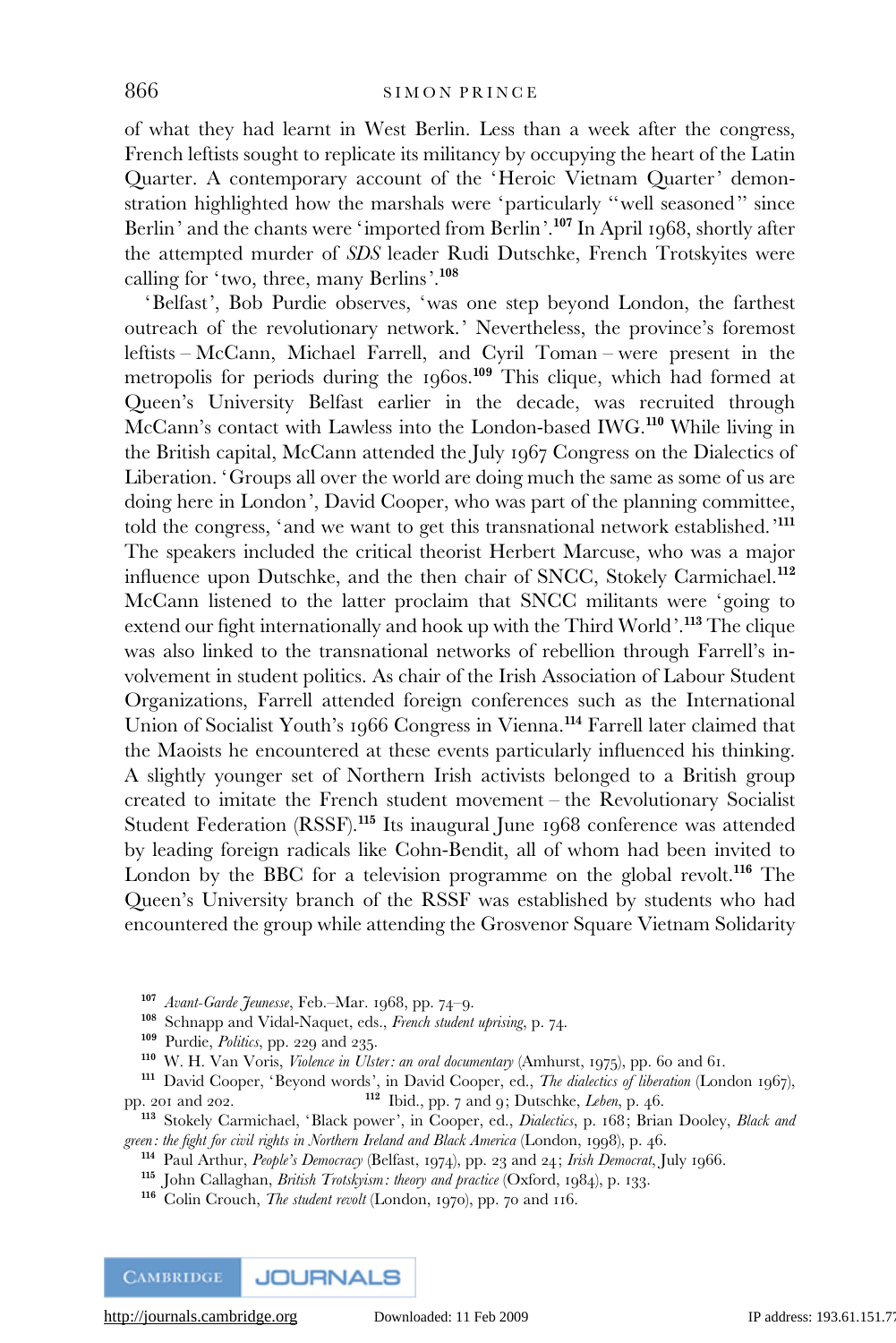march on 27 October 1968.<sup>117</sup> Northern Ireland was not under quarantine while the revolutionary contagion raged throughout the West.

The emergence of media with worldwide reach was crucial to giving 1968 its global character. Although face-to-face contact was possible at congresses, the overwhelming majority of activists were never to meet their foreign counterparts. It was through the media that radicals around the world were able to conceive of themselves as belonging to the imagined community of global revolt.<sup>118</sup> The feeling of international solidarity was generated not only by the mainstream media but also by the print ephemera published by the radical groups themselves. The IWG, as a member of the Fourth International, had access to material from other Trotskyite organizations.<sup>119</sup> Farrell has frequently admitted that he was 'heavily influenced' by a pamphlet written by the American Trotskyite George Breitman about how the mobilization of oppressed social groups could radicalize the whole working class.<sup>120</sup> Although the media helped diffuse ideas around the globe, the ideas were more often in a fragmentary form removed from the original context.<sup>121</sup> When barricades were thrown up in the Latin Quarter during May 1968, the protesters seem to have been consciously appealing to public memory of France's revolution tradition.<sup>122</sup> Foreign observers of the événements missed this historic allusion. For activists at New York's Columbia University, who were watching on television, the construction of barricades was seen as a means of confronting the police.<sup>123</sup>

The desire for coverage required Western activists to fulfil the media's insatiable need for spectacle, novelty, and progression.<sup>124</sup> In Derry, where leftwingers from the Labour party and the Republican movement had entered into an unofficial alliance, activists like the newly returned McCann spent the first half of 1968 chasing attention.<sup>125</sup> A city with a clear Catholic majority had a Unionist council because the electoral boundaries had been gerrymandered. Most Catholic families were crammed into a single ward, creating appalling overcrowding and an opportunity for the leftists. On 2 April 1968, the Irish nationalist Derry Journal's main news story was that a 'dozen men and girls' had created 'uproar' at the council's March meeting.<sup>126</sup> The radicals were also present at the April meeting, but on this occasion they failed to make the front page of the local newspaper.<sup>127</sup> To become the lead story in the city's media again, they deposited

<sup>117</sup> Jean-François Lévy, 'La People's Democracy', Les Temps Modernes, 20 (1972), pp. 2009–47, at p. 2011; Purdie, Politics, pp. 211, 228–31, 233, 235, and 236.

<sup>118</sup> Fink, Gassert, and Junker, 'Introduction', pp. 2, 3, 9, and 10. <sup>119</sup> Irish Militant, Sept. 1967.

<sup>120</sup> Dooley, Black, pp. 50 and 55; Purdie, Politics, pp. 227, 230, 231, and 232.

121 Wilfried Mausbach, 'Historicising "1968"', Contemporary European History, 2 (2002), pp. 178-88, at p. 181.

<sup>122</sup> Ingrid Gilcher-Holtey, 'May 1968 in France', in Fink, Gassert, and Junker, eds., 1968, p. 261; Reader and Wadia, May 1968, p. 11.

<sup>123</sup> Todd Gitlin, *The whole world is watching: mass media in the making and unmaking of the New Left* erkelev, 1980), pp. 194 and 195. (Berkeley, 1980), pp. 194 and 195.

<sup>125</sup> Derry Journal, 2 July 1968; McCann, War, p. 86. <sup>126</sup> Derry Journal, 2 Apr. 1968. <sup>127</sup> Ibid., 3 May 1968.

**JOURNALS CAMBRIDGE**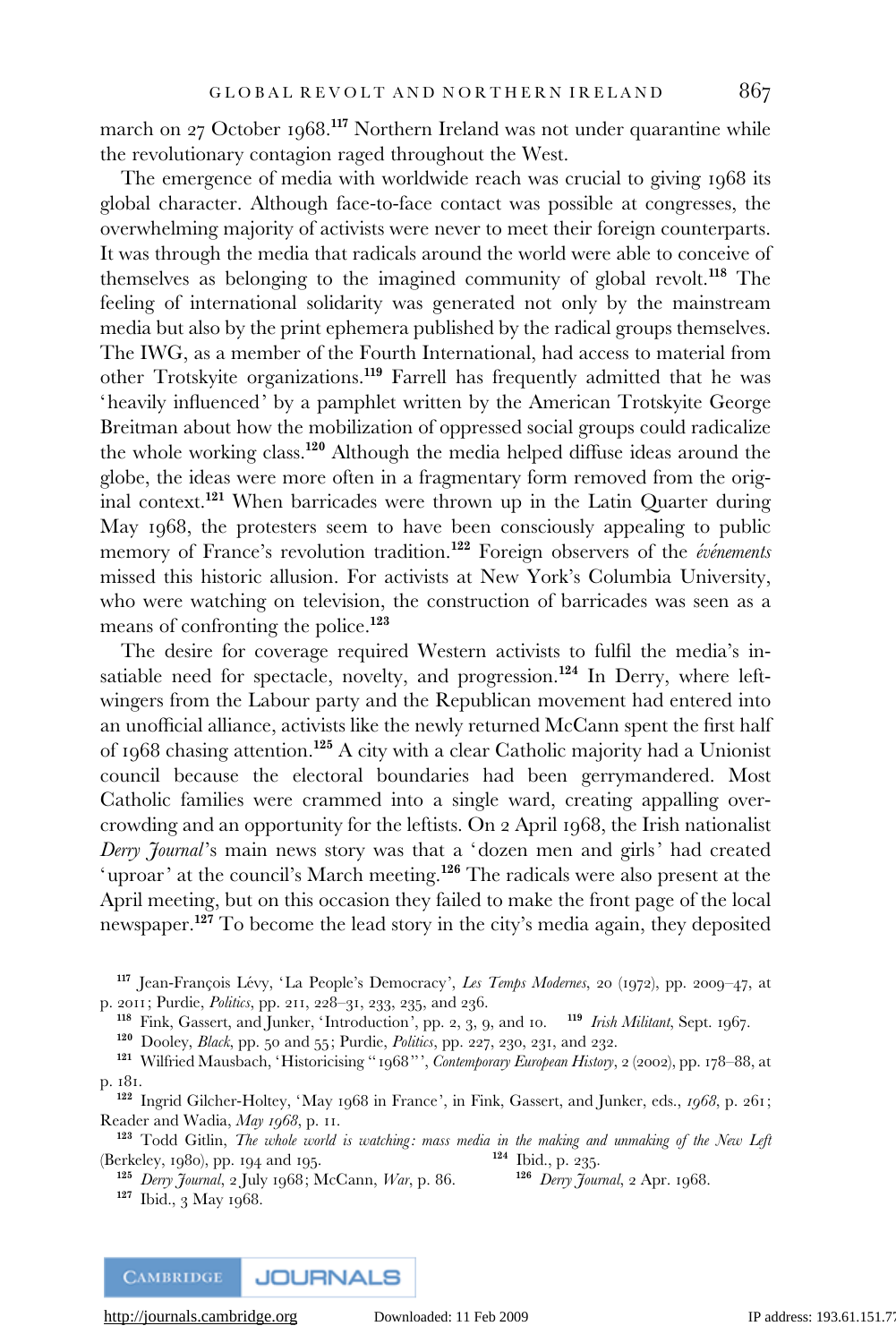a caravan on the main road of the Catholic Bogside district.<sup>128</sup> Activists in all Western countries found themselves caught up in this state of almost constant protest. 'Inside the movement', Gitlin later remembered, 'one had a sense of being hurled … from event to event without the time to learn from experience.<sup>'129</sup> McCann concurred that careful planning was impossible under such conditions: 'we became involved willy-nilly, just surfing along on it and really making things up as we went along'.<sup>130</sup>

V

At the end of 1967, Carmichael succinctly described SNCC's strategy: 'You create disturbances, you keep pushing the system … until they have to hit back; once your enemy hits back then your revolution starts.'<sup>131</sup> This tempting short cut out of the political margins was taken by almost every New Left group. As Cohn-Bendit recalled in his instant history, a crackdown by the authorities ' opened the eyes of many previously uncommitted students' and inspired them 'to express their passive discontent'.<sup>132</sup> Despite the long-term growth of tolerance, Western police forces were only too willing to play the role assigned them by the leftists. The Parisian police had acquired both personnel and practices from a military that had spent most of the post-war era fighting colonial wars. On 17 October 1961, almost 40,000 Algerian men, women, and children assembled to protest against the curfew imposed upon their community. Prefect of Police Maurice Papon had reportedly toured barracks in the weeks before the demonstration hinting to the officers that brutality would be condoned. The police fired upon the protest almost immediately, charged the crowd, closed off the surrounding side streets, isolated the routed demonstrators into small groups, and clubbed them. An estimated 200 people were killed. Although Papon had moved on by May 1968, the demonstrators in the Latin Quarter were still facing the force he had formed to combat opponents of the state.<sup>133</sup>

The Royal Ulster Constabulary's (RUC) masters also believed that the police should serve as aggressive defenders of the political status quo. With this in mind, Derry's radicals decided in the summer of 1968 that 'the one certain way' 'to provoke the police into overreaction and thus spark off mass reaction' was 'to organise a non-Unionist march through the [Protestant] city centre'.<sup>134</sup> As the Derry Journal reminded its readers, during 'the past twenty years several attempts have been made by the Nationalist Party … to demonstrate in … the main thoroughfares of the city. They were met by police batons.'<sup>135</sup> The city's moderate Catholic politicians remembered these beatings and were not prepared

 $134$  McCann, *War*, pp. 91, 92, and 93.

**JOURNALS CAMBRIDGE** 

<sup>&</sup>lt;sup>128</sup> Ibid., 25 June 1968. <sup>129</sup> Gitlin, *Whole world*, p. 234.

<sup>130</sup> Backus, 'Philadelphia', pp. 184 and 185.

<sup>&</sup>lt;sup>131</sup> Seymour Martin Lipset, Rebellion in the university: a history of student activism in America (London, 1972), p. xxi. <sup>132</sup> Cohn-Bendit and Cohn-Bendit, Obsolete Communism, pp. 54 and 55.

<sup>&</sup>lt;sup>133</sup> Ross, *May '68*, pp. 42, 43, 44, 48, 49, 51, 52, and 53.<br><sup>134</sup> McCann, *War*, pp. 91, 92, and 93. <sup>135</sup> Derry Journal, 23 July 1968.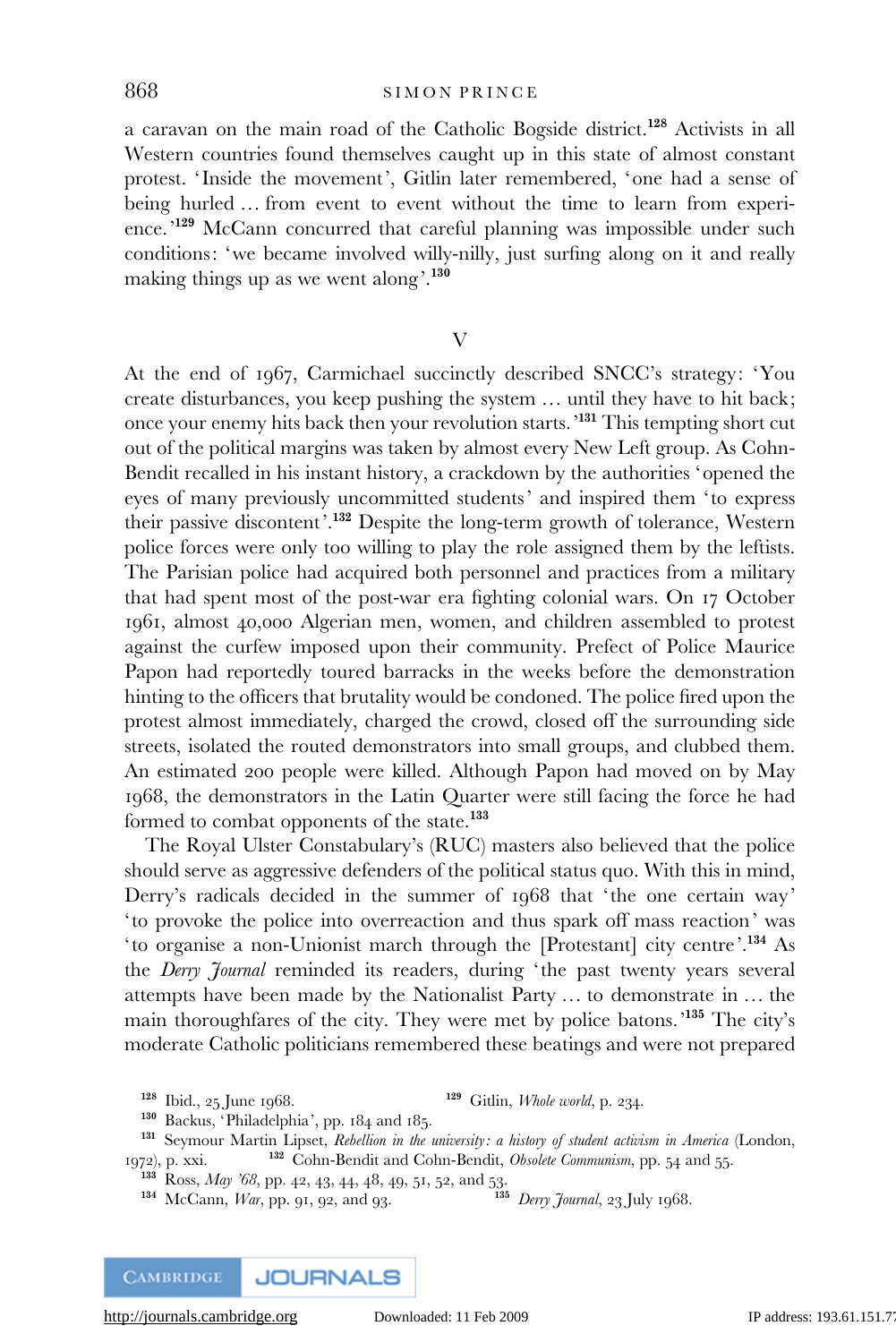to endorse a march into the walled city. Sponsorship for a march on 5 October 1968 came instead from the Belfast-based NICRA, which was anxious to underscore its claim to be non-sectarian. The Unionist government, however, remained unconvinced and banned the march from Protestant areas.<sup>136</sup> The government was also concerned about the involvement of Derry's radicals in the planned march. The home affairs minister stated shortly after the march that 'a revolutionary socialist group' 'sought and planned for riot'. Indeed, although NICRA agreed to give its name and support to the march, almost all organizational matters were left to the Derry activists. The march therefore was a deliberately chaotic affair: stewarding was inadequate, the front rank of marchers was pushed up against the police line, and missiles and abuse were hurled at RUC officers. As the sixty-eighters had hoped, this provocation led to the police indiscriminately using their batons in front of the television cameras.<sup>137</sup> The city's former mayor declared that Northern Ireland was now part of the '68 revolt: 'We have seen these sort of people at work lately … all over the globe and much nearer home, at Grosvenor Square …, in Paris, Dublin, and now in Londonderry.<sup>'138</sup>

'By 1968, there was very little indication that Belfast undergraduates were part of the world-wide wave of student protest.'<sup>139</sup> There was nothing unusual about this: the events of May in Paris also had humble beginnings. As Cohn-Bendit recalled, 'when a minority of students takes conscious advantage of their freedom to attack the established order, they can become a catalyst activating a larger section of the student population'.<sup>140</sup> Following the arrest in March 1968 of four students from Nanterre for demonstrating in support of the NLF and against American imperialism, over 100 others gathered to protest against this violation of free expression. From this meeting emerged the 22 March movement – a reference to Castro's 26 July movement.<sup>141</sup> Within the space of a few months, the cycle of provocation and repression initiated at Nanterre had brought tens of thousands of students on to Parisian streets.<sup>142</sup>

In Northern Ireland, the violence surrounding the Derry civil rights march inaugurated an almost identical process. After the initial Derry disturbances, Queen's University lecturer Seamus Heaney noticed 'embarrassed, indignant young Ulstermen and women whose deep-grained conservatism of behaviour was outweighed by a reluctant recognition of injustice'.<sup>143</sup> Close to 3,000 students assembled on 9 October 1968 to march in protest on city

<sup>136</sup> Greeves to Woods, Belfast, Public Record Office Northern Ireland, CAB/9B/1205/7.

<sup>137</sup> Cameron report pp. 32, 33, and 80.

<sup>138</sup> Parliament of Northern Ireland House of Commons Debates, vol. 170, cols. 1014–22 and 1025, 16 Oct. 139 Arthur, People's Democracy, p. 23.

<sup>140</sup> Cohn-Bendit and Cohn-Bendit, Obsolete Communism, p. 47.

<sup>141</sup> 'Resolution adopted by 142 students occupying the Nanterre administrative buildings at night 22 March 1968', in Vladimir Fišera, ed., Writing on the wall  $-May_1968$ : a documentary anthology (London, 1978), p. 76 and 77. 142 Kurlansky, 1968, p. 221.

<sup>143</sup> Seamus Heaney, 'Old Derry's walls', in The Listener, 24 Oct. 1968.

**CAMBRIDGE JOURNALS**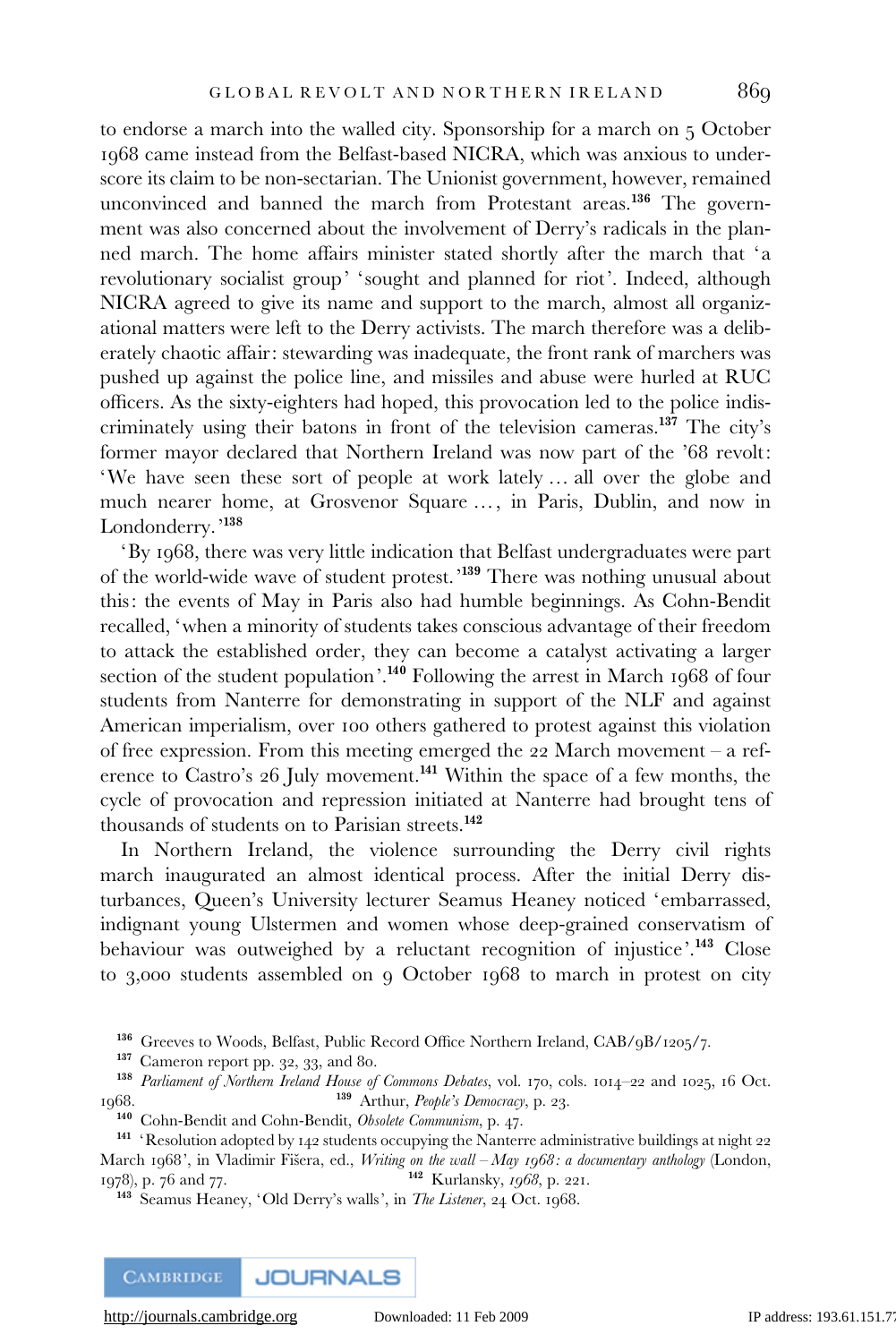hall.<sup>144</sup> After being halted short of their destination by the RUC, the protesters returned to Queen's University to discuss the day's events. This developed into what participants later characterized as an intensely emotional debate about the problems afflicting Northern Ireland. The meeting decided to establish a permanent protest group, the People's Democracy, to agitate for social and political change.<sup>145</sup> From this moment, as the university's newspaper claimed, 'Student Power had come to Belfast.<sup>'146</sup>

For most New Left groups, their first objective was to stimulate a movement. At Nanterre, left-wing sects overcame doctrinal differences to form the 22 March movement.<sup>147</sup> In Belfast a similar coalition was forged.<sup>148</sup> The most important faction was led by McCann, Farrell, and Toman – beneficiaries of the decision not to limit membership to students.<sup>149</sup> Another prominent tendency was the university's RSSF branch.<sup>150</sup> Its news-sheet, *Defamator*, employed the same ideas and terminology as their 'comrades in France'. In the early December issue, it was stated that 'relations of domination ... are made apparent only when the bureaucracy is provoked into showing its true dictatorial nature'.<sup>151</sup> In keeping with this belief, the RSSF regularly used People's Democracy protests to disrupt the smooth running of the university.<sup>152</sup>

The 'innocents' – the label used by Kevin Boyle in a 1972 interview – outnumbered the 'politicos' within People's Democracy. Boyle, who lectured at the university during the late 1960s and regarded himself as 'three parts innocence', made the 'existential choice' to stand for election to the 'Faceless Committee'. The left-wing cliques and the university's moderate political societies still succeeded in getting members on to the committee. Boyle and another three-parts innocent, Bernadette Devlin, tried to resist factionalism and act in the interests of People's Democracy as a whole. As Devlin later recalled, the pair were 'referees'.<sup>153</sup> Nevertheless, as time progressed, many innocents were converted to revolutionary socialism. Indeed, Boyle and Devlin also found themselves 'moving towards a radical position'.<sup>154</sup>

Assembly meetings in Belfast – as they had in Berkeley, West Berlin, Turin, New York, and Paris – functioned as a school of revolt.<sup>155</sup> A nationalist politician

1982), p. 27, 37, and 38; Cohn-Bendit and Cohn-Bendit, Obsolete Communism, pp. 24 and 53; Statera, Utopia, p. 174.

<sup>144</sup> Belfast Telegraph, 9 Oct. 1968.

<sup>&</sup>lt;sup>145</sup> Billy Liar, Nov. 1968, Belfast, Public Record Office of Northern Ireland, D/3219/3; Cameron report, pp. 32, 33 and 80; Arthur, People's Democracy, pp. 29 and 30; Bernadette Devlin, The price of my soul (London, 1969), p. 101.

<sup>146</sup> Gown, 22 Oct. 1968, Belfast, Public Record Office of Northern Ireland, D/3297/2.

<sup>&</sup>lt;sup>147</sup> Bulletin du mouvement du 22 mars, no. 5494 in Fišera, ed., Writing on the wall, p. 80.

<sup>&</sup>lt;sup>148</sup> Arthur, *People's Democracy*, pp. 22 and 23; Lévy, 'People's democracy', p. 2011.<br><sup>149</sup> Purdie, *Politics*, pp. 232 and 233.<br><sup>150</sup> Cameron report, p. 81.

 $149$  Purdie, *Politics*, pp. 232 and 233.

<sup>&</sup>lt;sup>151</sup> Defamator, no. 3, Belfast, Public Record Office of Northern Ireland, D/3219/3.

<sup>&</sup>lt;sup>152</sup> Ibid., no. 2, Belfast, Public Record Office of Northern Ireland, D/3219/3.<br><sup>153</sup> Arthur, *People's Democracy*, p. 39. <sup>154</sup> Van Voris, *Violence*, pp. 73, 74.

 $^{154}$  Van Voris, *Violence*, pp. 73, 74, 75, and 81.

<sup>155</sup> Wini Breines, Community and organisation in the New Left, 1962-1968: the great refusal (New York,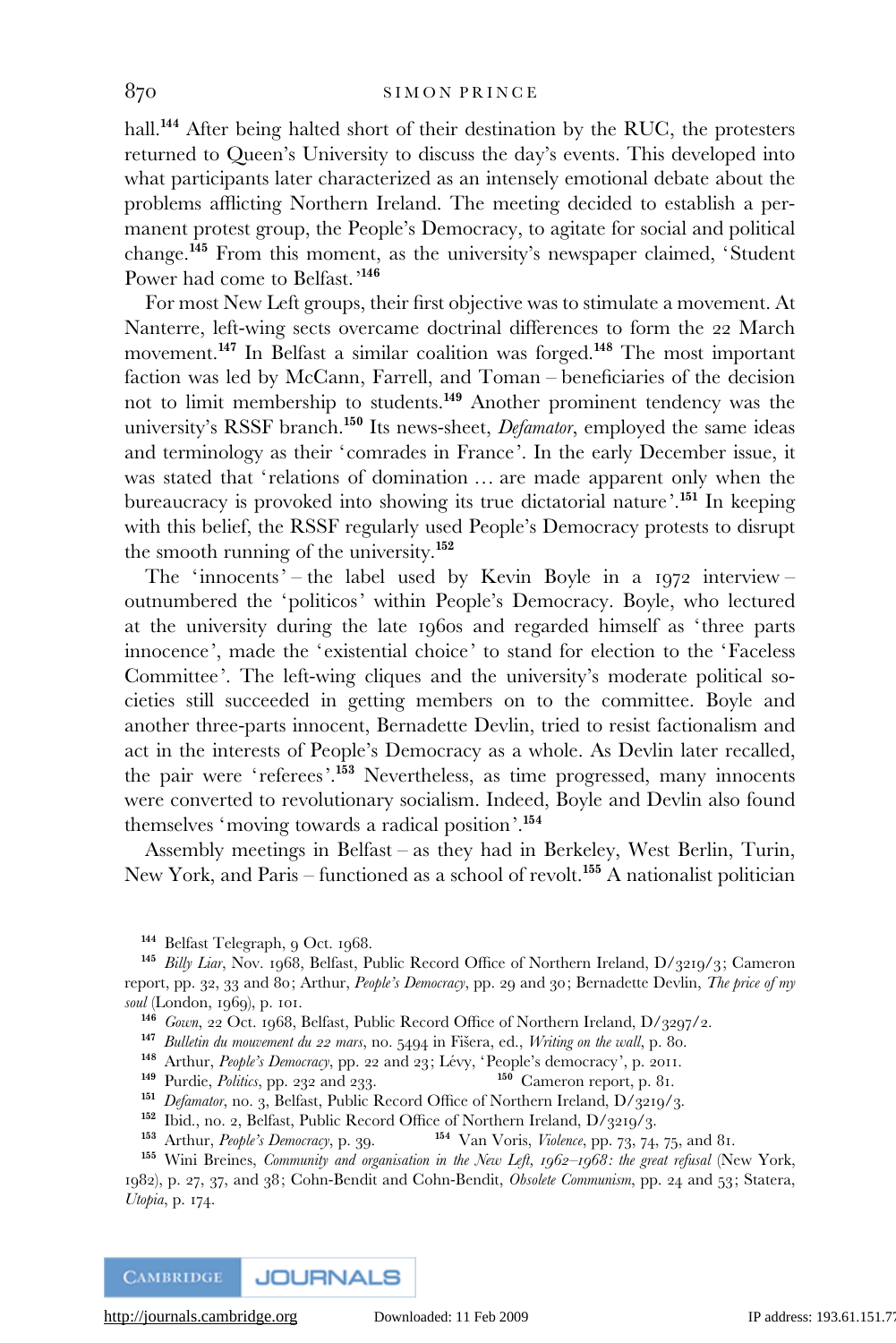who attended some of these assemblies found 'Enthusiasm was high, commitment was strong and idealism pervasive.'<sup>156</sup> Many participants, intoxicated by this experience, found themselves being swept in previously unimaginable directions. Devlin recalled in her 1969 autobiography that the group 'educated ourselves into socialism' because 'the most effective solutions to the problems we discussed always turned out to be the solutions offered by the left'.<sup>157</sup> Most of the region's youthful intellectuals shared their diverse opinions and together developed new perspectives. McCann gave a series of speeches, Farrell drafted political programmes, and Toman, who repeatedly drew comparisons with the Sorbonne assembly, chaired a number of debates.<sup>158</sup> Other significant contributions seem to have been made by marginal figures. John Johnston, as his private papers demonstrate, was familiar with international radical politics: he owned a translation of Camus's Neither Victims nor Executioners, material published by the American peace movement and literature printed by the International Union of Students.<sup>159</sup> Indeed, an article in the People's Democracy news-sheet Billy Liar argued that 'Non-Violent Direct Action' ' should receive much more serious consideration at meetings'.<sup>160</sup>

Defamator sought to instil socialist beliefs by explaining how the problems facing students, police brutality in Derry, and even American imperialism were all connected. The strategy of showing the 'path from the examination-room to the paddy fields of Vietnam', to quote a British pamphlet in Boyle's possession, was employed by a number of New Left groups.<sup>161</sup> The Columbia branch of SDS, which had sent a representative to RSSF's inaugural conference, had investigated the links between research being conducted at the university and the military.<sup>162</sup> Similarly, Defamator printed allegations that the biochemistry department was receiving funding from the CIA.<sup>163</sup> Although this approach appears to have converted some, a significant section of the student population remained hostile. One such student wrote to the Belfast Telegraph on behalf of the 'majority' to condemn People's Democracy as 'a very small minority'.<sup>164</sup> Defamator replied to their criticism with a spoof letter from the 'decent hardworking subservient snivellers' who regarded their university education as merely an 'admission ticket' to the 'grown-up world of Business and Politics'.<sup>165</sup> The characterization of the university as a knowledge factory was a familiar New Left trope. Indeed, the suggestion that the university should be tailored to the needs of students, not

156 Michael McKeown, The greening of a nationalist (Lucan, 1986), pp. 47 and 48.

157 Devlin, Price, p. 117.

<sup>158</sup> Derry Journal, 15 Nov. 1968, 13 Dec. 1968; Van Voris, Violence, p. 75; Cameron report, p. 180.

<sup>159</sup> Albert Camus, Neither victims nor executioners, Belfast, Public Record Office of Northern Ireland, D/3219/3; International Union of Students News Service, 1968, Belfast, Public Record Office of Northern Ireland, D/3219/3. <sup>160</sup> Billy Liar, Nov. 1968, Belfast, PRONI, D/3219/3.

<sup>162</sup> Ronald Fraser, 1968: a student generation in revolt (New York, 1988), p. 20; Kurlansky, 1968, p. 197.

<sup>163</sup> Defamator, no. 4, Belfast, Public Record Office of Northern Ireland, D/3219/3.<br><sup>164</sup> Belfast Telegraph, 16 Nov. 1968. <sup>165</sup> Defamator, no. 2, PRONI, D/321  $165$  *Defamator*, no. 2, PRONI, D/3219/3.

**CAMBRIDGE JOURNALS** 

<sup>&</sup>lt;sup>161</sup> Tom Fawthrop, *Education or examination*, Belfast, Public Record Office of Northern Ireland, D/3297/8.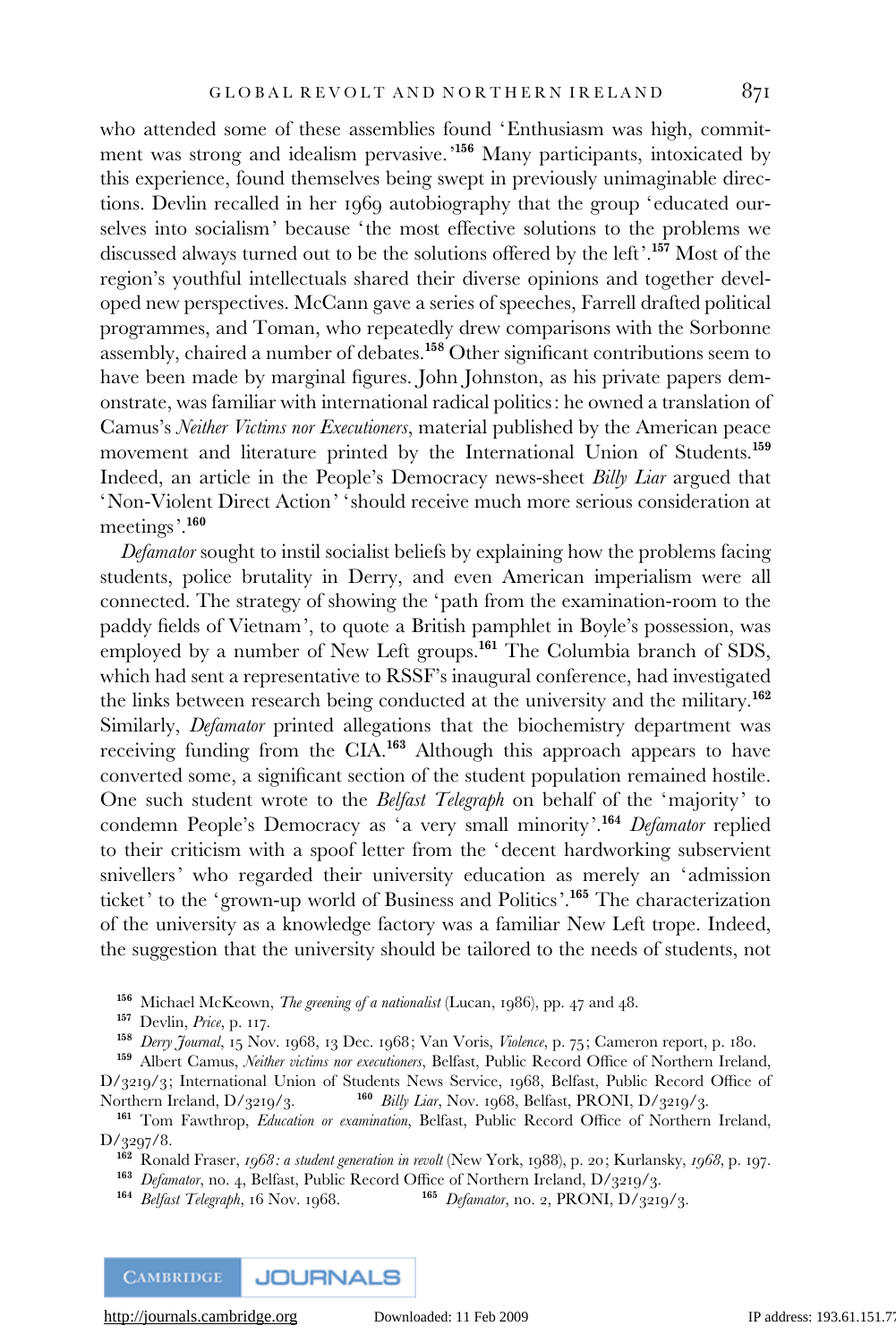government and commerce, proved popular on Western campuses. Defamator demanded greater freedom of expression, equal representation for students on governing bodies, the end of the concept of in loco parentis, and cheaper accommodation.<sup>166</sup> This was, however, a 'transitional reform programme'. Echoing SDS's slogan 'A free university in a free society', Defamator maintained that 'there cannot be a free university without a free society'.<sup>167</sup>

Political education and a feeling of solidarity also came through action. On 4 November 1968, the police blocked a march to city hall after People's Democracy refused to accept the proposed re-routing. Participants therefore had to improvise, adapting tactics to suit the changing situation. Some marchers filtered past the police cordon, provoking several RUC officers to break ranks and physically restrain them. When the police regrouped to form a stronger cordon, the marchers responded with a sit-down protest before voting to disperse and meet again at city hall. When they arrived in the centre of Belfast, the decision was taken to block traffic. The police forcibly removed many of those sitting in the streets and loyalists assaulted several students. The day's events were considered sufficiently momentous for the student newspaper to rush out a supplement. Unnamed students of both sexes were quoted criticizing police brutality and loyalist violence. A ' staunch believer in the principles of Unionism' informed the newspaper that his 'faith in the RUC' was at 'a rather low ebb'.<sup>168</sup>

Although many People's Democracy members were moving 'inexorably left', the majority of the movement retained a broadly reformist outlook.<sup>169</sup> This tension between moderates and extremists showed signs of becoming an open split after O'Neill made a televised appeal on 9 December 1968 for an end to demonstrations. McCann told the university debating society that 'radicals ... should say to Terence O'Neill …''not nearly good enough. We want the lot, we want it now – and that's not fast enough."<sup>170</sup> This 'abrupt rebuttal' of 'the appeal by the Prime Minister', according to a 'former support of PD', was 'irresponsible' and placed the left in a 'suspect position'.<sup>171</sup> Other students were also persuaded by O'Neill's Gaullist strategy, but preferred to work within People's Democracy to secure his desired breathing space.<sup>172</sup>

While the overwhelming majority of the population was anxious to avoid a serious confrontation between protesters and loyalists, this was exactly what Farrell wanted to provoke. 'I believed,' he told an interviewer two decades later, 'that if you attacked on a number of fronts the whole thing would

<sup>166</sup> Ibid., no. 1, Belfast, Public Record Office of Northern Ireland, D/3219/3.

<sup>167</sup> Ibid., no. 3, PRONI, D/3219/3; Columbia Strike Co-ordinating Committee, in Bloom and Breines, eds., 'Takin' it to the streets', pp. 388, 389, and 390.

<sup>&</sup>lt;sup>168</sup> Gown – March Supplement, 5 Nov. 1968, Belfast, Public Record Office of Northern Ireland,  $\frac{169}{3219}/3$ .<br>
<sup>169</sup> Devlin, *Price*, p. 117. <sup>170</sup> Derry Journal, 13 Dec. 1968.  $D/3219/3.$  169 Devlin, Price, p. 117. 170 Derry Journal, 13 Dec. 1968.

<sup>&</sup>lt;sup>171</sup> 'A former supporter of PD' to Boyle, 10 Dec. 1968, Belfast, Public Record Office of Northern Ireland, D/3297/1.

<sup>&</sup>lt;sup>172</sup> *QUBIST*, 12 Dec. 1968, Belfast, Public Record Office of Northern Ireland, D/3297/3; Cameron report, p. 44; Arthur, People's Democracy, pp. 36 and 37.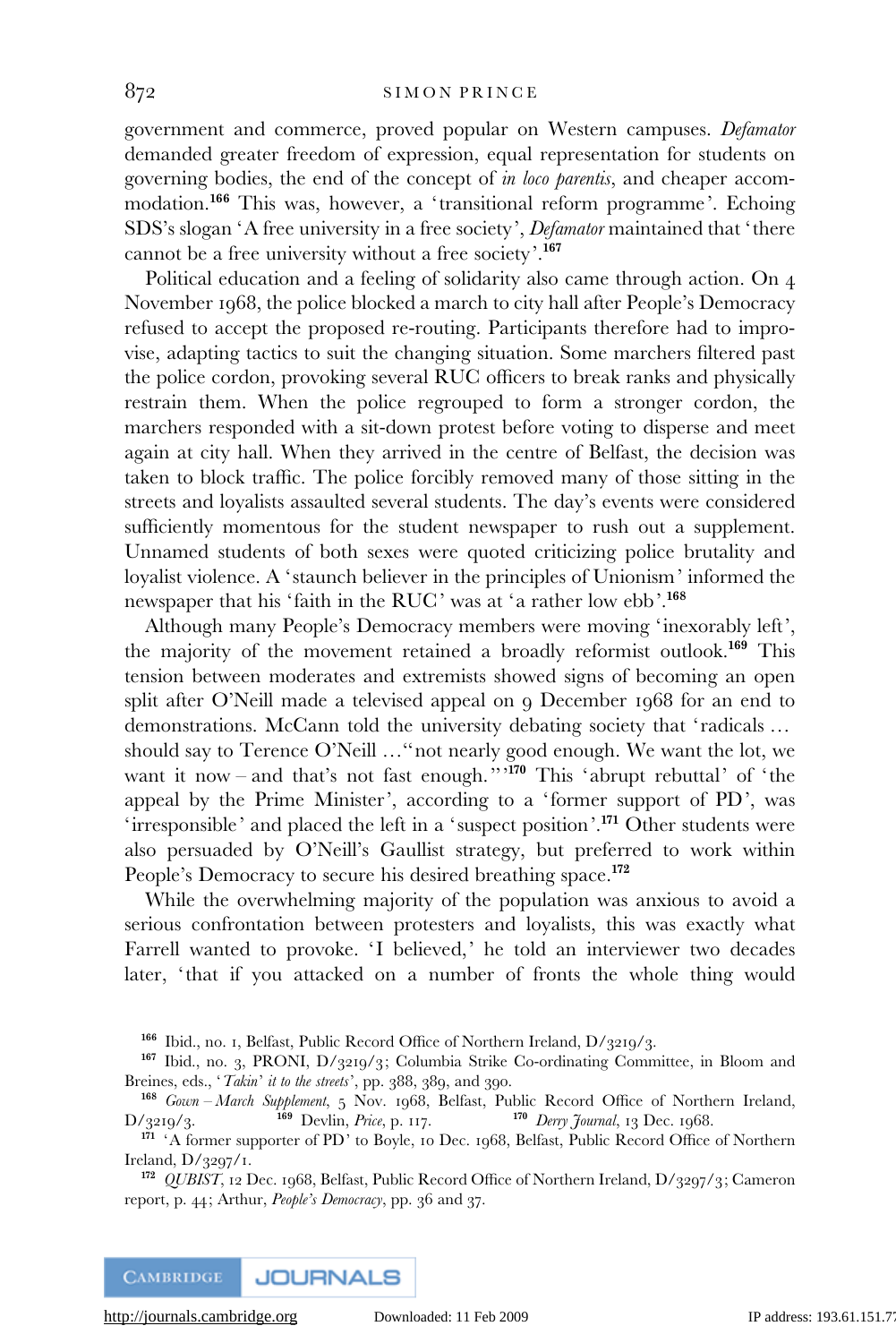collapse … the state might dissolve – and then the demands you'd been making could be achieved.'<sup>173</sup> Although a large People's Democracy meeting voted for a moratorium on street protests, Farrell remained determined to lead a march across Northern Ireland. Exploiting the movement's commitment to participatory democracy, the leftists won a vote in favour of Farrell's plan at a sparsely attended meeting held a few days before Christmas.<sup>174</sup>

Farrell modelled the parade from Belfast to Derry on King's Selma-Montgomery march, which had re-started the stalled American civil rights movement by sparking racist violence and thus engineering a federal intervention.<sup>175</sup> Farrell hoped to provoke a similar reaction: 'Either the government would face up to the extreme right … and protect the march … or it would be exposed as impotent in the face of sectarian thuggery, and Westminster would be forced to intervene.'<sup>176</sup> Although Farrell wrongly thought that Selma was where King was heading, he made no such mistakes when selecting the itinerary for the four-day march from Belfast to Derry. 'A lot of the route was through my home area of South Derry', he later remembered, 'so I knew ... the likely reaction.'<sup>177</sup> Few others among the eighty or so people who began the march were prepared for the reception awaiting them in the Protestant heartland.<sup>178</sup> Paul Bew, a Cambridge student who took part while home for the holidays, later commented upon this naïvety:

If one had been more attuned to the society itself, one would have said, 'Well can one march between here and Derry 70 miles in these little Protestant villages, is this a wise thing to do ?' In fact what we said was, 'We are socialists. We are progressive. Trying to stop us marching through your villages is ridiculous because we are carrying a banner of enlightenment.'<sup>179</sup>

The march would dispel these illusions about the significance of Northern Ireland's communal divide. The marchers were not only harried and hindered by a loyalist group, but were also met by local counter-demonstrations along the route. On the Catholic side, there was an initial lack of enthusiasm for the People's Democracy march that in some cases verged upon outright hostility.<sup>180</sup> However, as the marchers struggled towards Derry, the minority population began to offer support.<sup>181</sup>

The RUC, which at times had one sixth of its officers protecting the march, lacked the resources to bring People's Democracy safely from Belfast to Derry.<sup>182</sup>

174 Arthur, People's Democracy, p. 39; Cameron report, pp. 44 and 82; Van Voris, Violence, p. 82; Devlin, Price, p. 121. <sup>175</sup> Farrell, 'Long march to freedom', in Farrell, ed., *Twenty years on*, p. 57.

<sup>176</sup> Michael Farrell, *Northern Ireland: the Orange state* (London, 1975), p. 249.<br><sup>177</sup> Farrell, 'Long march', p. 57.<br>**<sup>178</sup>** *Belfast Telegraph*, 1 Ja

<sup>178</sup> Belfast Telegraph, 1 Jan. 1969.

<sup>179</sup> Witness seminar on British policy in Northern Ireland 1964–1970, 14 Jan. 1992, London, stitute of Contemporary British History. <sup>180</sup> *Derry Journal*, 27 Dec. 1968. Institute of Contemporary British History.

181 Ibid., 3 Jan. 1969, Bowes Egan and Vincent McCormack, Burntollet (London, 1969), pp. 2, 3, 11, and 48.

<sup>182</sup> Northern Ireland Information Service press release, 5 Jan. 1969, Belfast, Public Record Office of Northern Ireland, CAB/9B/205/8.

**CAMBRIDGE JOURNALS** 

<sup>173</sup> Fraser, 1968, p. 210.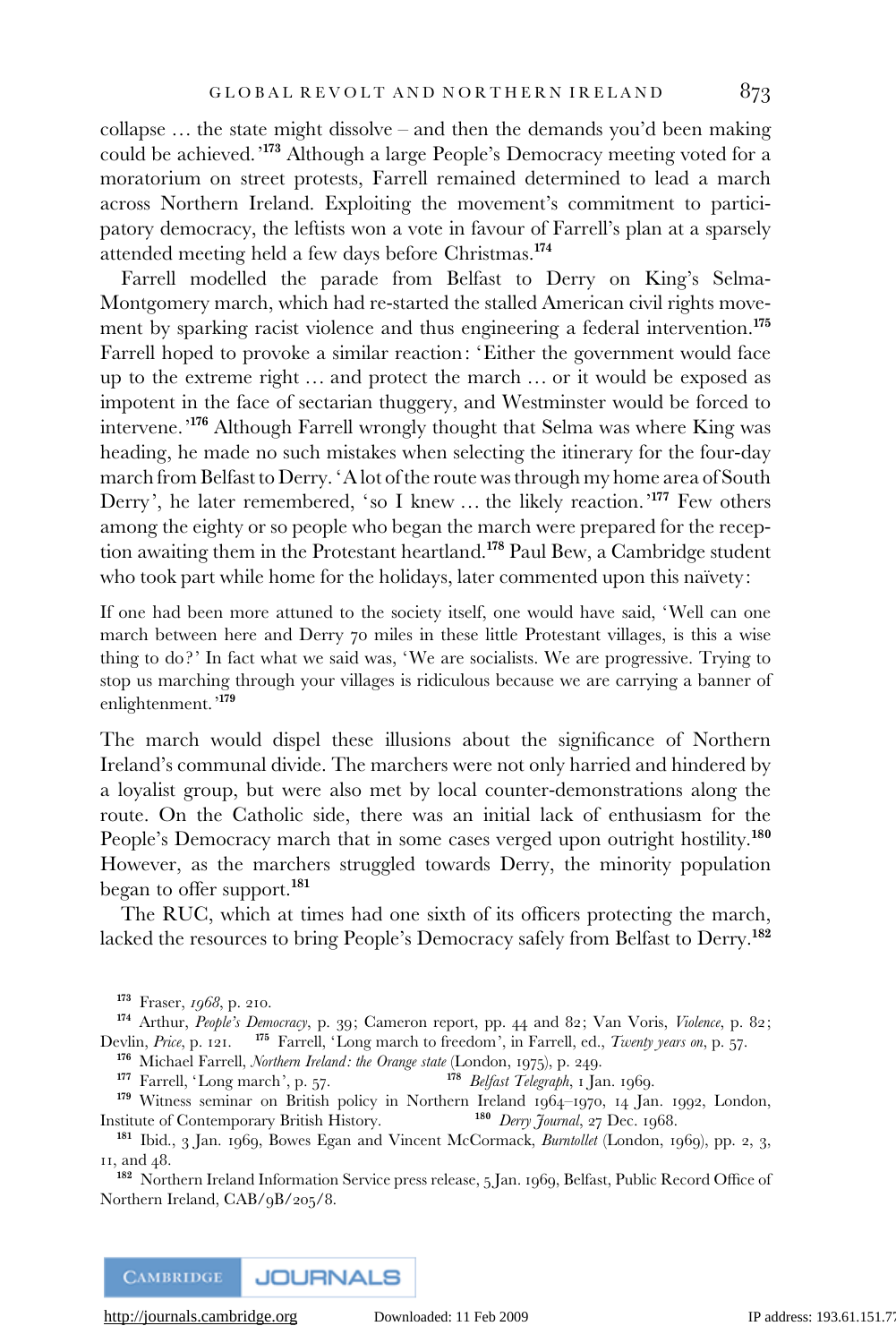The police accepted that the marchers would occasionally be involved in scuffles and stone-throwing incidents. Consequently, as the marchers began the final day of the journey, the RUC was relatively unconcerned by reports that a small band of loyalists had assembled down the road. At Burntollet, however, an organized ambush rather than a counter-demonstration met the march.<sup>183</sup> At a meeting of leftists in December 1968, Farrell had predicted that a serious loyalist attack on the march would provoke an uprising in Derry.<sup>184</sup> Following the ambush, the second city was alive with rumours that some marchers had made the ultimate sacrifice for the cause of civil rights.<sup>185</sup> When the thousands who had gathered to greet the marchers started to disperse, clashes between Catholic youths and the police broke out in the side streets. Running battles were fought in the city centre until the early hours of the morning.<sup>186</sup> After the riot, gangs of RUC officers seeking revenge penetrated into the Catholic Bogside.<sup>187</sup> To defend their district against any further incursions, the Bogside's men threw up barricades and armed themselves with cudgels the morning after the attack.<sup>188</sup> This, however, was an insurrection launched by the Catholic community, not the city's working class. The sixty-eighters lined up behind the barricades, but their moment had passed.<sup>189</sup> The old conflict over national and communal identities had been renewed.<sup>190</sup> Northern Ireland's '68 had ended.

Although the leftists were rapidly eclipsed by constitutional nationalists and militant Republicans, the upheavals of '68 nonetheless marked a sea-change in Northern Irish politics. In June 1968, the Nationalist leader, Eddie McAteer, warned his party that he had detected 'a dangerous groundswell of resentment among our people'. McAteer, however, was not prophesising the Troubles, but worrying that growing frustration would 'set the clock back' to the end of the 1950s.<sup>191</sup> At the start of the post-war era, McAteer had witnessed the Anti-Partition League raise expectations of change to unrealistic levels and then had watched helplessly as traditional Republicans exploited the resulting disenchantment to launch another pointless military campaign. In 1956, McAteer had confided to the Irish government his fears that the 'present outbreak would be quelled for a time only to recur again in five or ten years'. Six years after the IRA called off its offensive, it seemed that this cycle was about to be repeated.<sup>192</sup> Instead, the violence provoked by the sixty-eighters swept away the familiar pattern of politics: the Catholic community abandoned apathy; Unionism split over how to respond to the crisis; the world's media arrived to cover another struggle for freedom; London and Dublin were forced into action; and traditional

<sup>&</sup>lt;sup>183</sup> Derry Journal, 7 Jan. 1969; Van Voris, Violence, pp. 87, 88, and 89; Devlin, Price, pp. 139, 140, and 141; Egan and McCormack, Burntollet, pp. 12, 13, 14, 26-40, and 56. <sup>184</sup> Patterson, *Ireland*, p. 209.

<sup>&</sup>lt;sup>185</sup> Frank Curran, *Derry: countdown to disaster* (Dublin, 1986), p. 107.

 $186$  Egan and McCormack, *Burntollet*, pp. 46, 47, 48, 57, and 58.

<sup>&</sup>lt;sup>187</sup> McCann, *War*, pp. 108, 109, and 110; Van Voris, *Violence*, pp. 92, 93, and 97.<br><sup>188</sup> Cameron report, pp. 73 and 83

<sup>&</sup>lt;sup>189</sup> Cameron report, pp. 73 and 83.<br><sup>191</sup> *Derry Journal*, 28 June 1968.  $190$  Patterson, *Ireland*, pp. 209, 210, and 211.

<sup>&</sup>lt;sup>192</sup> Enda Staunton, *The Nationalists of Northern Ireland, 1918–1973* (Blackrock, 2001), pp. 212 and 213.